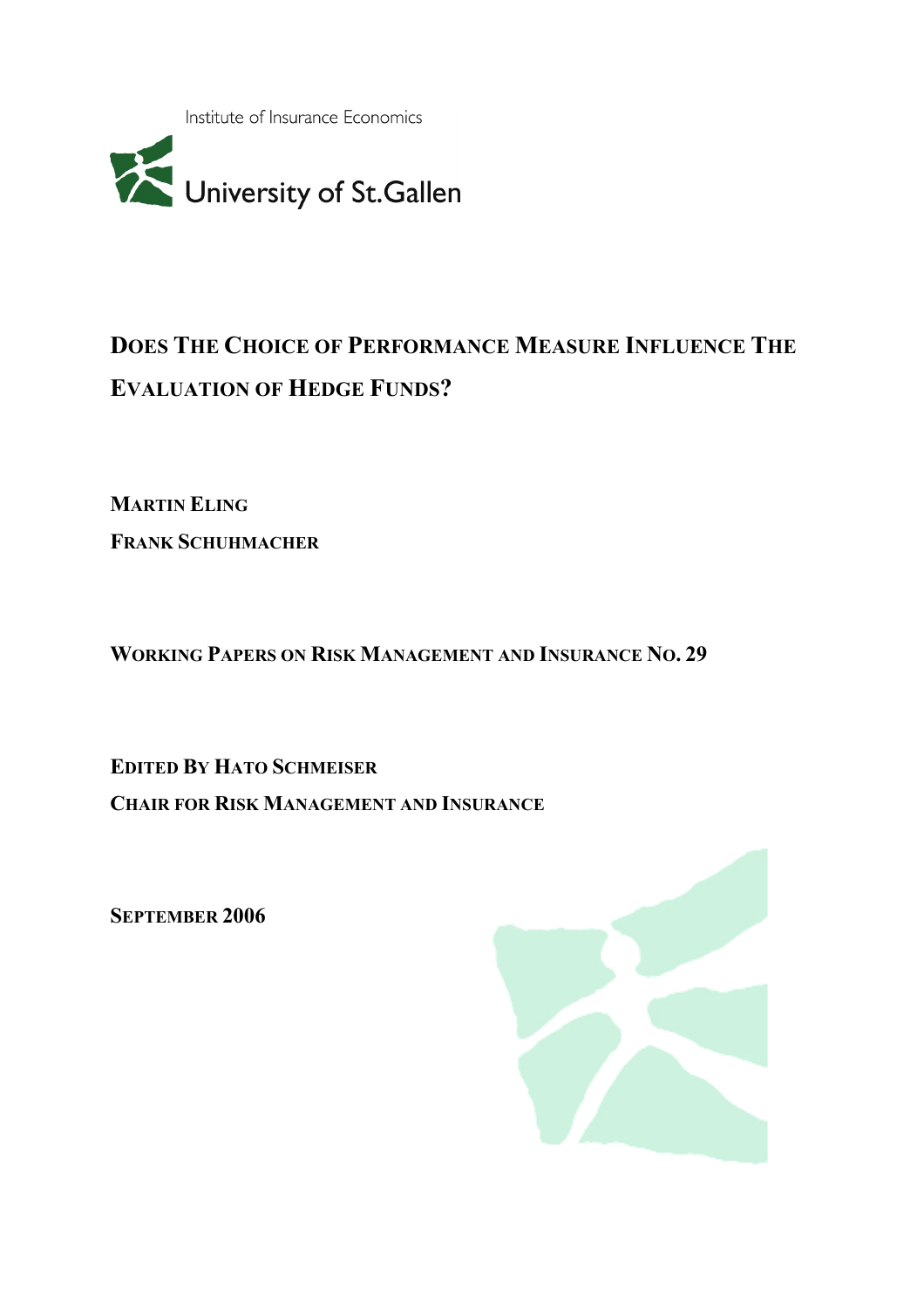## DOES THE CHOICE OF PERFORMANCE MEASURE INFLUENCE THE EVALUATION OF HEDGE FUNDS?

Martin Eling

Frank Schuhmacher<sup>∗</sup>

JEL classification: D81; G10; G11; G29

#### **ABSTRACT**

The Sharpe ratio is adequate for evaluating investment funds when the returns of those funds are normally distributed and the investor intends to place all his risky assets into just one investment fund. Hedge fund returns differ significantly from a normal distribution. For this reason, other performance measures for hedge fund returns have been proposed in both the academic and practice-oriented literature. In conducting an empirical study based on return data of 2,763 hedge funds, we compare the Sharpe ratio with 12 other performance measures. Despite significant deviations of hedge fund returns from a normal distribution, our comparison of the Sharpe ratio to the other performance measures results in virtually identical rank ordering across hedge funds.

#### 1. Introduction

 $\overline{a}$ 

Financial analysts and, often, individual investors themselves rely heavily on risk-adjusted return (i.e., "performance") measures to select among available investment funds. The most widely known performance measure is the Sharpe ratio, which measures the relationship between the risk premium and the standard deviation of the returns generated by a fund (see Sharpe, 1966). The Sharpe ratio is an adequate performance measure if the returns of the funds are normally distributed<sup>1</sup> and the investor wishes to place all his risky assets in just one fund.<sup>2</sup> However, there are many other performance measures and there are two good arguments for the application of performance measures other than the Sharpe ratio.

<sup>∗</sup> Martin Eling is with the Institute of Insurance Economics, University of St. Gallen, Kirchlistrasse 2, 9010 St. Gallen, Switzerland, Tel.: +41 71 243 40 93, Fax: +41 71 243 40 40, E-Mail: martin.eling@unisg.ch. Frank Schuhmacher is with the Department of Finance, University of Leipzig, Jahnallee 59, 04109 Leipzig, Germany, Tel.: +49 341 973 36 70, Fax: +49 341 973 36 79, E-Mail: schuhmacher@wifa.uni-leipzig.de

<sup>1</sup> More generally, if the asset returns obey an elliptical distribution, mean-variance analysis is consistent with expected-utility analysis. See Chamberlain (1983). The normal distribution is an example of an elliptical distribution. If the investor's utility function can be approximated by a quadratic utility function, mean-variance analysis is also consistent with expected utility analysis.

<sup>2</sup> For a justification of the Sharpe ratio from an analysis of an investor's portfolio selection problem, see Bodie, Kane, and Marcus (2005, p. 871).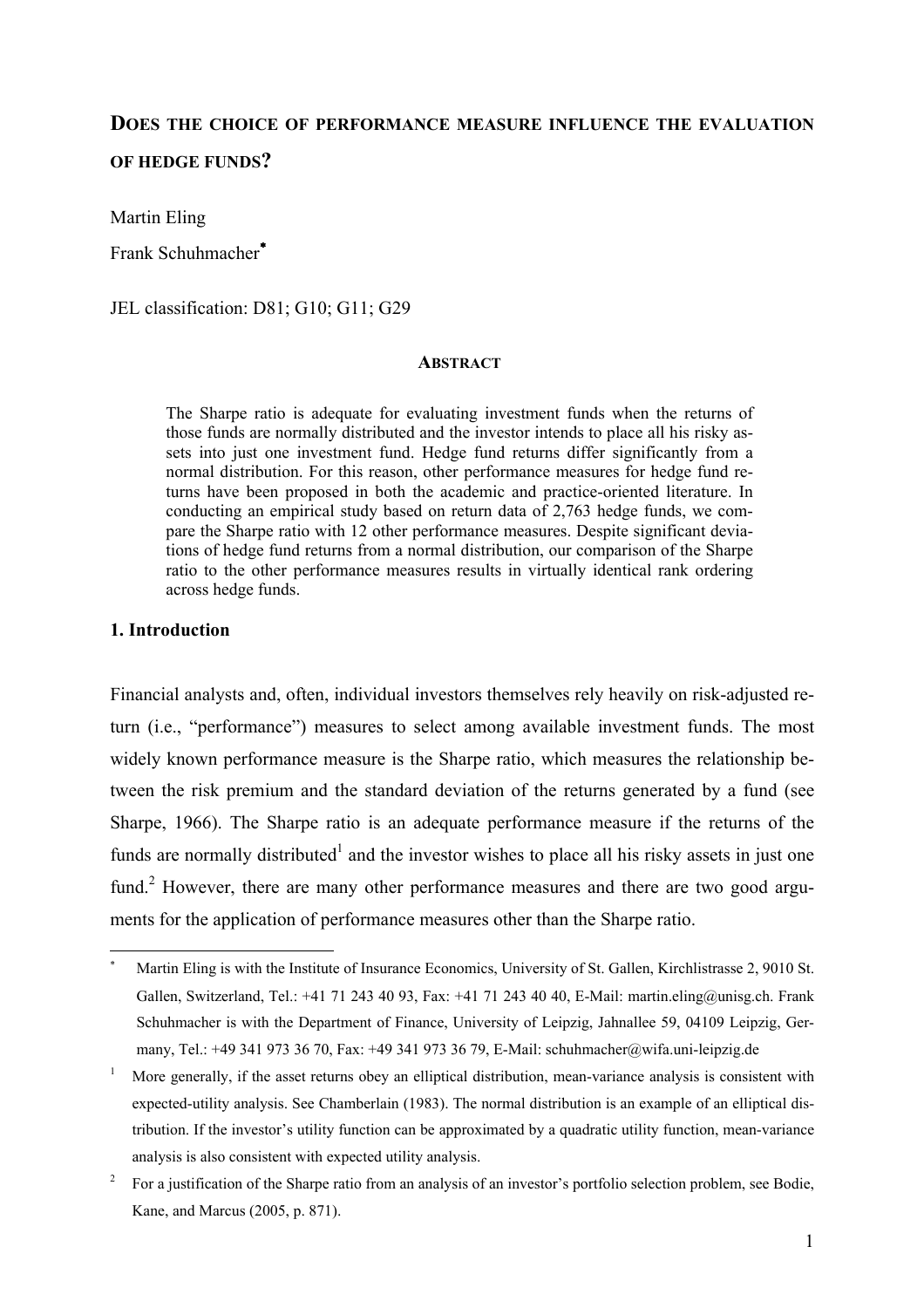First, a performance measure adequate for an investor who invests all his risky assets in just one fund may not be appropriate for an investor who splits the risky assets, e.g., between a market index and an investment fund (see, e.g., Bodie, Kane, and Marcus, 2005). The Sharpe ratio is appropriate in the first case, while in the second case, a performance measure that also takes into account the correlation between the market index and the respective fund would be more suitable.<sup>3</sup> Such measures include the Treynor and Jensen measures (see Treynor, 1965; Jensen,  $1968$ ). $<sup>4</sup>$ </sup>

The second argument (put forth by many authors) for using a performance measure other than the Sharpe ratio is that the choice of an adequate performance measure depends on the fund's return distribution. In case of normally distributed returns, performance measures that rely on the first two moments of the return distribution (expected value, standard deviation), as does the Sharpe ratio, are appropriate. As hedge funds frequently generate returns that have a nonnormal distribution, it is commonly believed that these funds cannot be adequately evaluated using the classic Sharpe ratio (see, e.g., Brooks and Kat, 2002; Mahdavi, 2004; Sharma, 2004). Consideration of this issue has led to the development of new performance measures, which are currently under debate in hedge fund literature.

In the following we analyze and compare 13 different performance measures: the Sharpe's, Treynor's, and Jensen's measures, as well as Omega, the Sortino ratio, Kappa 3, the upside potential ratio, the Calmar ratio, the Sterling ratio, the Burke ratio, the excess return on value at risk, the conditional Sharpe ratio, and the modified Sharpe ratio. Using these measures, we analyze 2,763 hedge funds to find an answer to the question of whether the ranking of the funds depends in a critical way on the choice of the performance measure.

The motivation for the analysis comes from recent research in which the choice of a particular measure has no significant influence on the ranking of an investment. Pfingsten, Wagner, and Wolferink (2004) compared rank correlations for various risk measures on the basis of an investment bank's 1999 trading book. In doing so, they found that different measures result in a largely identical ranking. Pedersen and Rudholm-Alfvin (2003) compared risk-adjusted performance measures for various asset classes over the period from 1998 to 2003. They found a

<sup>3</sup>For the use of the Sharpe ratio in the second case, see Dowd (2000).

<sup>&</sup>lt;sup>4</sup> For a justification of these measures from an analysis of an investor's portfolio selection problem, see Breuer, Gürtler, and Schuhmacher (2004, pp. 379–396) or Scholz and Wilkens (2003).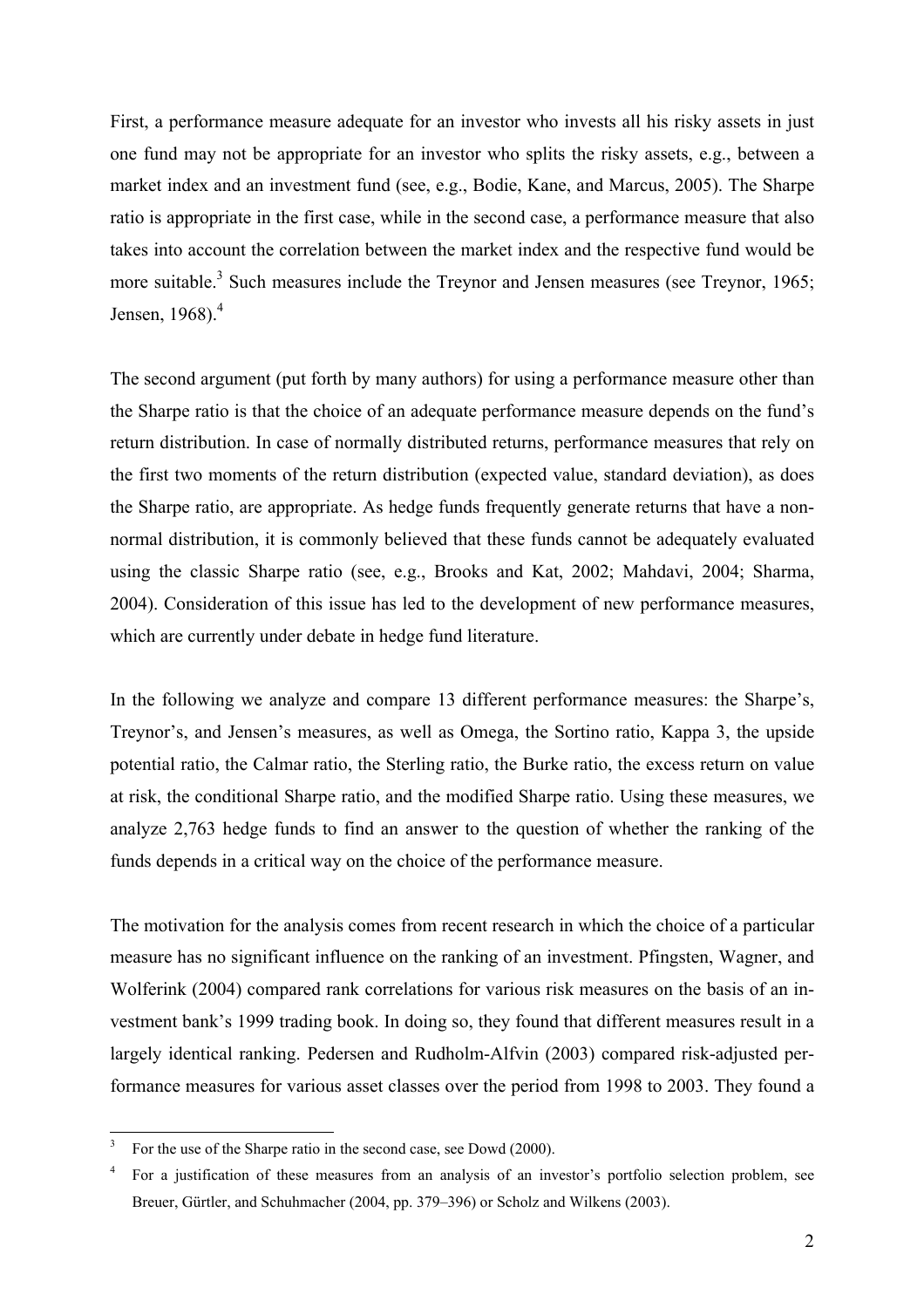high rank correlation between the performance measures' rankings. In the hedge fund context, Eling and Schuhmacher (2005) found a high rank correlation between different performance measures using hedge fund indices data from 1994 to 2003.

This study builds on these earlier studies as follows. In contrast to Pedersen and Rudholm-Alfvin (2003), we concentrate on hedge funds as an asset class, performance measures proposed for hedge funds, and the related debate concerning the suitability of classic and newer measures for the evaluation of hedge funds. In contrast to Eling and Schuhmacher (2005), we analyze individual hedge fund data instead of indices. Furthermore, we analyze the situation in which the fund under consideration represents the entire risky investment as well as the situation in which the fund represents only a portion of the investor's wealth.

The result of our analysis can be summarized as follows: Despite significant deviations of hedge fund returns from a normal distribution, our comparison of the Sharpe ratio to other measures results in virtually identical rank ordering across the hedge funds.

The remainder of the paper is organized as follows. In Section 2, the performance measures are presented. Section 3 and 4 comprise an empirical study where all 13 measures are employed for determining the performance of 2,763 hedge funds. In Section 3 we consider the decision-making situation where the fund under evaluation represents the entire risky investment. In Section 4 we examine the decision-making situation where the fund under evaluation represents only a portion of the investor's wealth. In both sections, the data and the methodology are explained (Sections 3.1 and 4.1), the results of the performance measurement are presented (Sections 3.2 and 4.2), and robustness tests are conducted (Sections 3.3 and 4.3). The results of the study are summarized in Section 5.

### 2. Classic and newer approaches to measuring performance 2.1. Classic performance measurement—The Sharpe ratio

In hedge fund analysis, the Sharpe ratio is frequently chosen as the performance measure and a comparison is made with the Sharpe ratios of other funds or market indices (see, e.g., Ackermann, McEnally, and Ravenscraft, 1999; Liang, 1999; Schneeweis, Kazemi, and Martin, 2002). Using historical monthly returns  $r_{i1}$ , ...,  $r_{iT}$  for investment fund i, the Sharpe ratio can be calculated as follows: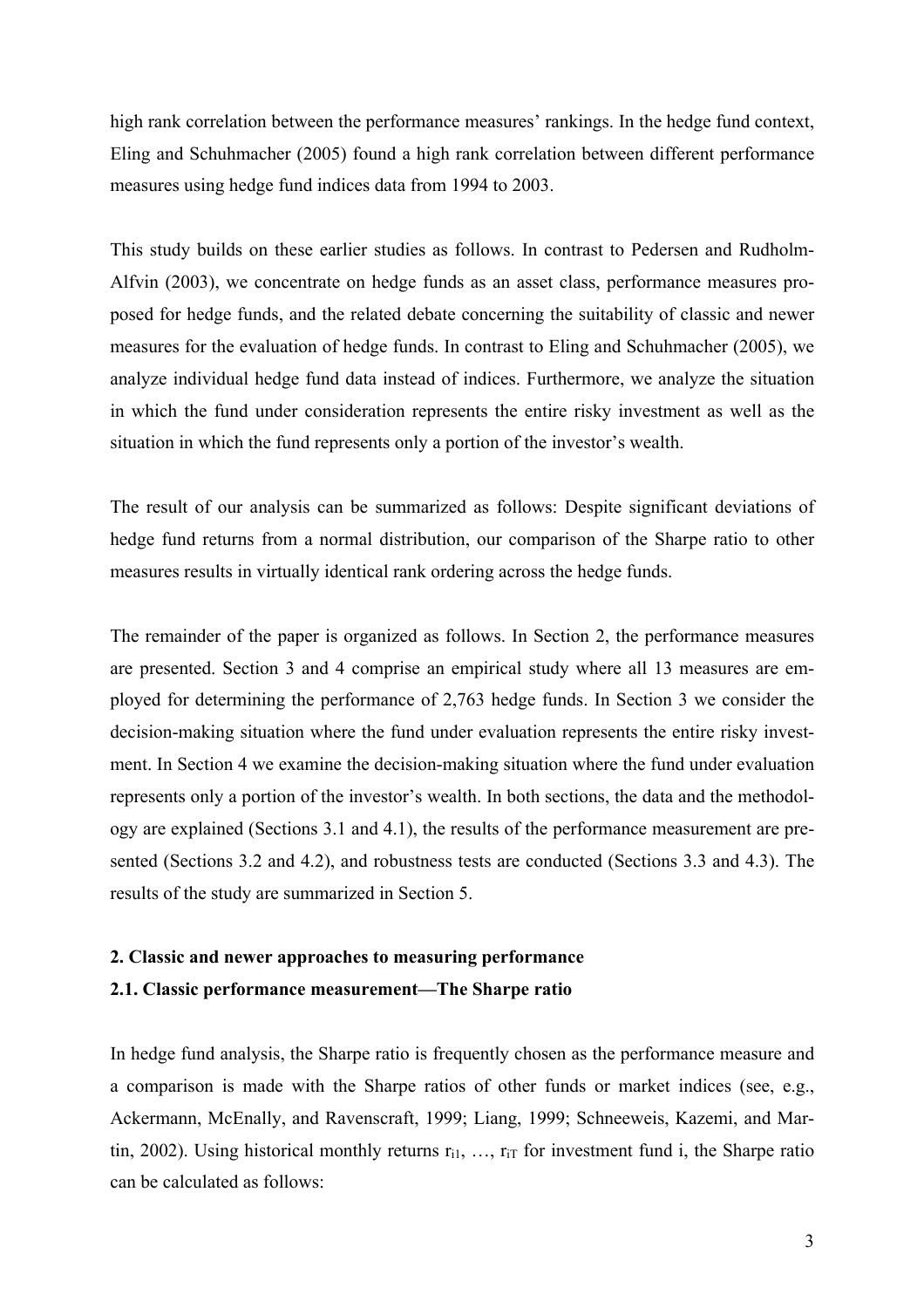$$
\text{Sharpe Ratio}_{i} = \frac{r_i^d - r_f}{\sigma_i} \,. \tag{1}
$$

 $r_i^d = (r_{i1} + ... + r_{iT})/T$  represents the average monthly return for security i,  $r_f$  the risk-free monthly interest rate, and  $\sigma_i = (((r_{i1} - r_i^d)^2 + ... + (r_{iT} - r_i^d)^2)/(T - 1))^{0.5}$  the standard deviation of the monthly return. However, use of the Sharpe ratio in hedge fund performance measurement is the subject of intense criticism because hedge fund returns do not display a normal distribution (see Kao, 2002; Amin and Kat, 2003; Gregoriou and Gueyie, 2003). For example, the use of derivative instruments results in an asymmetric return distribution, as well as fat tails, leading to the danger that the use of standard risk and performance measures will underestimate risk and overestimate performance (see Kat, 2003; McFall Lamm, 2003; Geman and Kharoubi, 2003). To avoid this problem, newer performance measures that illustrate the risk of loss are recommended (see Pedersen and Rudholm-Alfvin, 2003; Lhabitant, 2004).

#### 2.2. Newer approaches to performance measurement

#### 2.2.1. Measuring performance on the basis of lower partial moments

Lower partial moments (LPMs) measure risk by negative deviations of the returns realized in relation to a minimal acceptable return  $τ$ . The LPM of order n for security i is calculated as

$$
LPM_{ni}\left(\tau\right) = \frac{1}{T}\sum_{t=1}^{T} max\big[\tau - r_{it}\,, 0\big]^n\ .
$$

 $\overline{a}$ 

Because LPMs consider only negative deviations of returns from a minimal acceptable return (which could be zero, the risk-free rate, or the average return), they seem to be a more appropriate measure of risk than the standard deviation, which considers negative and positive deviations from expected return (see Sortino and van der Meer, 1991). The choice of order n determines the extent to which the deviation from the minimal acceptable return is weighted. The LPM of order 0 can be interpreted as shortfall probability, LPM of order 1 as expected shortfall, and LPM of order 2 for  $\tau = r_i^d$  as semi-variance. The LPM order chosen should be higher the more risk averse an investor is. Omega (see Shadwick and Keating, 2002), the Sortino ratio (see Sortino and van der Meer, 1991), and Kappa 3 (see Kaplan and Knowles, 2004) use LPMs of order 1, 2, or  $3<sup>5</sup>$ 

<sup>5</sup> Equation (2) is not identical to the definition originally suggested by Shadwick and Keating (2002) for Omega, but is based on an equivalent representation that can be interpreted more easily than the original definition. For a derivation of Equation (2), see Kaplan and Knowles (2004).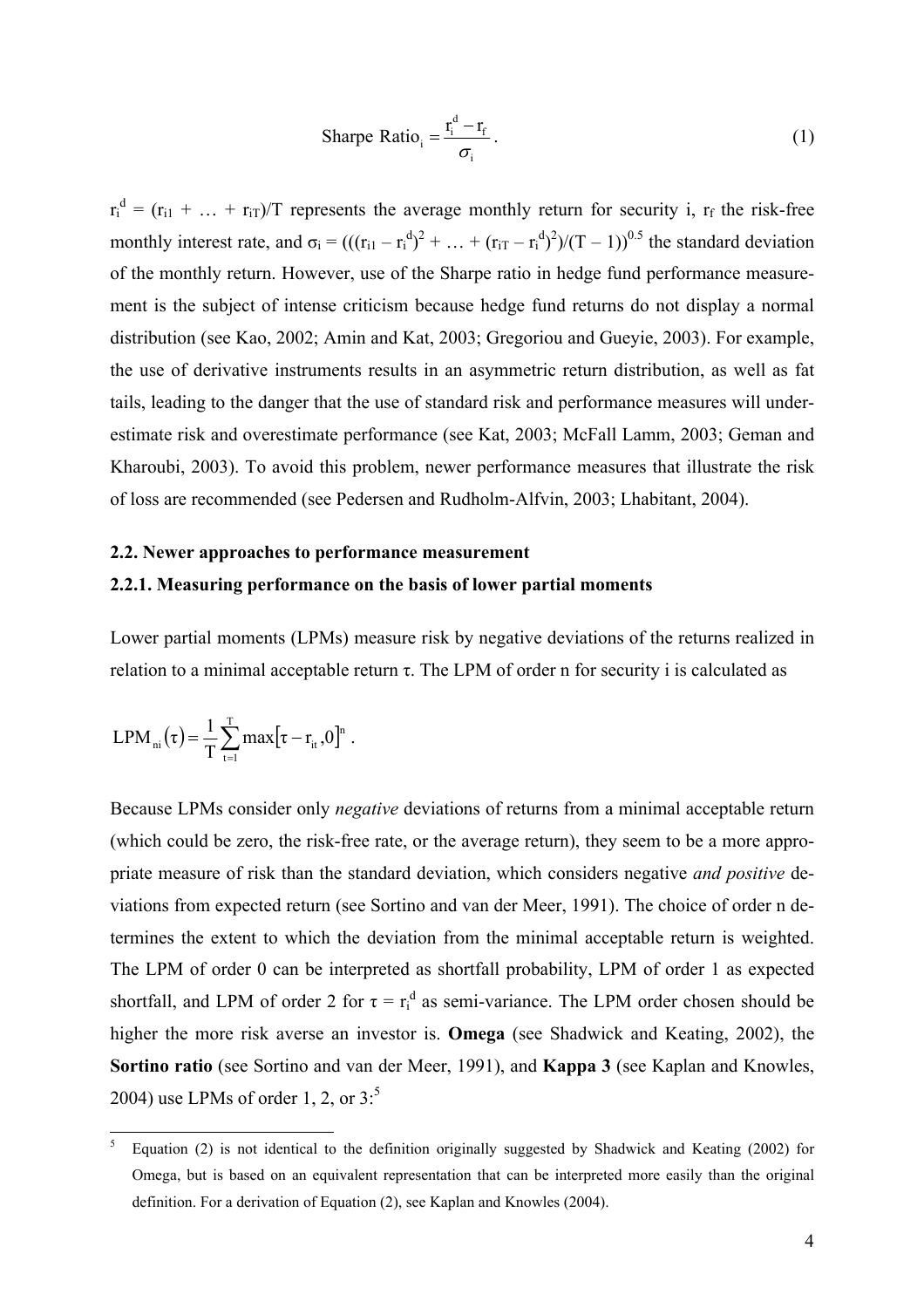$$
\text{Omega}_{i} = \frac{r_{i}^{d} - \tau}{\text{LPM}_{1i}(\tau)} + 1, \tag{2}
$$

$$
Sortino Ratio_{i} = \frac{r_{i}^{d} - \tau}{\sqrt[2]{LPM_{2i}(\tau)}},
$$
\n(3)

Kappa 
$$
3_i = \frac{r_i^d - \tau}{\sqrt[3]{\text{LPM}_{3i}(\tau)}}.
$$
 (4)

Note that these measures compute the excess return as the difference between the average return and the minimal acceptable return. Another way of measuring excess return is to use a higher partial moment (HPM), which measures positive deviations from the minimal acceptable return τ. The upside potential ratio (see Sortino, van der Meer, and Plantinga, 1999) combines the HPM of order 1 with the LPM of order 2. The advantage of this ratio is the consistent application of the minimal acceptable return in the numerator as well as in the denominator:

$$
\text{Upside Potential Ratio}_{i} = \frac{\text{HPM}_{1i}(\tau)}{\sqrt[2]{\text{LPM}_{2i}(\tau)}}\,. \tag{5}
$$

#### 2.2.2. Measuring performance on the basis of drawdown

Drawdown-based measures are particularly popular in practice. They often are used by commodity trading advisors because these measures illustrate what the advisors are supposed to do best—continually accumulating gains while consistently limiting losses (see Lhabitant, 2004).

The drawdown of a security is the loss incurred over a certain investment period. In describing drawdown-based risk measures,  $r_{i}$  denotes the return realized over the period from t to  $\tau$  $(t \leq T \leq T)$ . For all these returns, MD<sub>i1</sub> denotes the lowest return and MD<sub>i2</sub> the second lowest return, and so on. In general, the smallest return,  $MD_{i1}$ , is negative and denotes the maximum possible loss that could have been realized in the considered period of time. The Calmar ratio (see Young, 1991), Sterling ratio (see Kestner, 1996), and Burke ratio (see Burke, 1994) use the maximum drawdown, an average above the N largest drawdowns (which does not react too sensitively to outliers), and a type of variance above the N largest drawdowns (which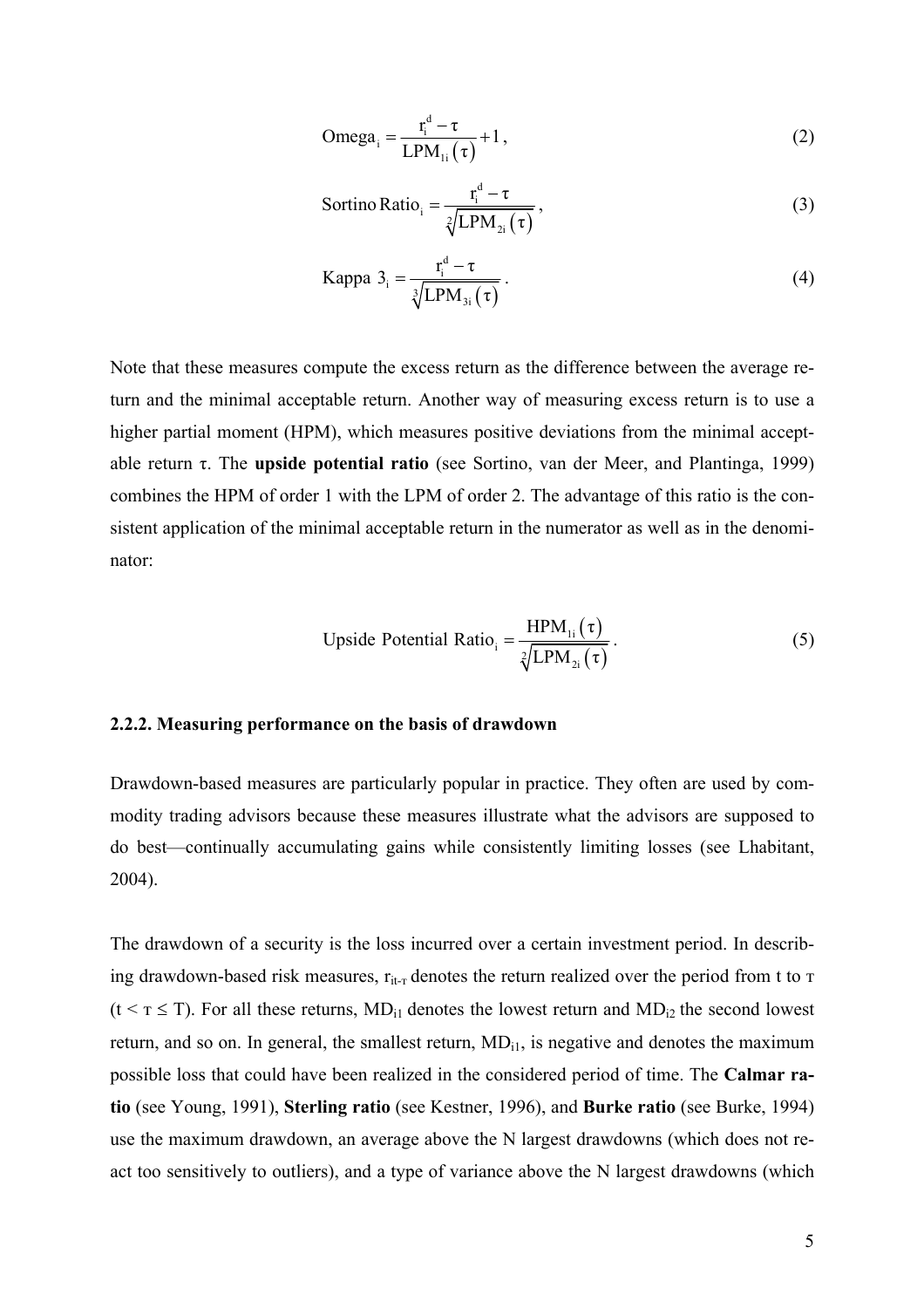takes into account that a number of very large losses might represent a greater risk than several small declines) as risk measures:<sup>6</sup>

$$
Calmar Ratio_{i} = \frac{r_i^d - r_f}{-MD_{i1}},
$$
\n(6)

Sterling Ratio<sub>i</sub> = 
$$
\frac{r_i^d - r_f}{\frac{1}{N} \sum_{j=1}^{N} -MD_{ij}},
$$
\n(7)

Burke Ratio<sub>i</sub> = 
$$
\frac{r_i^d - r_f}{\sqrt[2]{\sum_{j=1}^{N} \text{MD}_{ij}^2}}.
$$
\n(8)

#### 2.2.3. Measuring performance on the basis of value at risk

Value at risk has also been proposed as an alternative risk measure in hedge fund performance measurement. Value at risk (VaRi) describes the possible loss of an investment, which is not exceeded with a given probability of 1-α in a certain period. In case of normally distributed returns, the so-called standard value at risk can be computed by  $VaR_i = -(r_i^d + z_\alpha \cdot \sigma_i)$ , where  $z_\alpha$  denotes the  $\alpha$ -quantile of the standard normal distribution. Instead of standard value at risk, the literature frequently considers expected loss under the condition that the value at risk is exceeded. This conditional value at risk is defined as  $CVaR_i = E[-r_{it} | r_{it} \le -VaR_i]$ . The advantage of conditional value at risk is that it satisfies certain plausible axioms (see Artzner et al., 1999). If returns do not display a normal distribution pattern, the Cornish-Fisher expansion can be used to include skewness and kurtosis in computing value at risk. The modified value at risk based on the Cornish-Fisher expansion is calculated as:  $MVaR_i = -(r_i^d + \sigma_i \cdot (z_\alpha +$  $(z_{\alpha}^{2}-1)\cdot S_{i}/6 + (z_{\alpha}^{3}-3\cdot z_{\alpha})\cdot E_{i}/24 - (2\cdot z_{\alpha}^{3}-5\cdot z_{\alpha})\cdot S_{i}^{2}/36)$ , where  $S_{i}$  denotes skewness and  $E_{i}$  the excess kurtosis for security i (see Favre and Galeano, 2002).

The performance measures **excess return on value at risk** (see Dowd, 2000), the **conditional** Sharpe ratio (see Agarwal and Naik, 2004), and the modified Sharpe ratio (see Gregoriou and Gueyie, 2003) can be used when risk is measured by standard value at risk, conditional value at risk, or modified value at risk, respectively:

<sup>6</sup> Defining the Calmar and the Sterling ratio, the maximum drawdown is preceded by a minus sign so that the denominator is positive and higher values for the denominator represent a higher risk.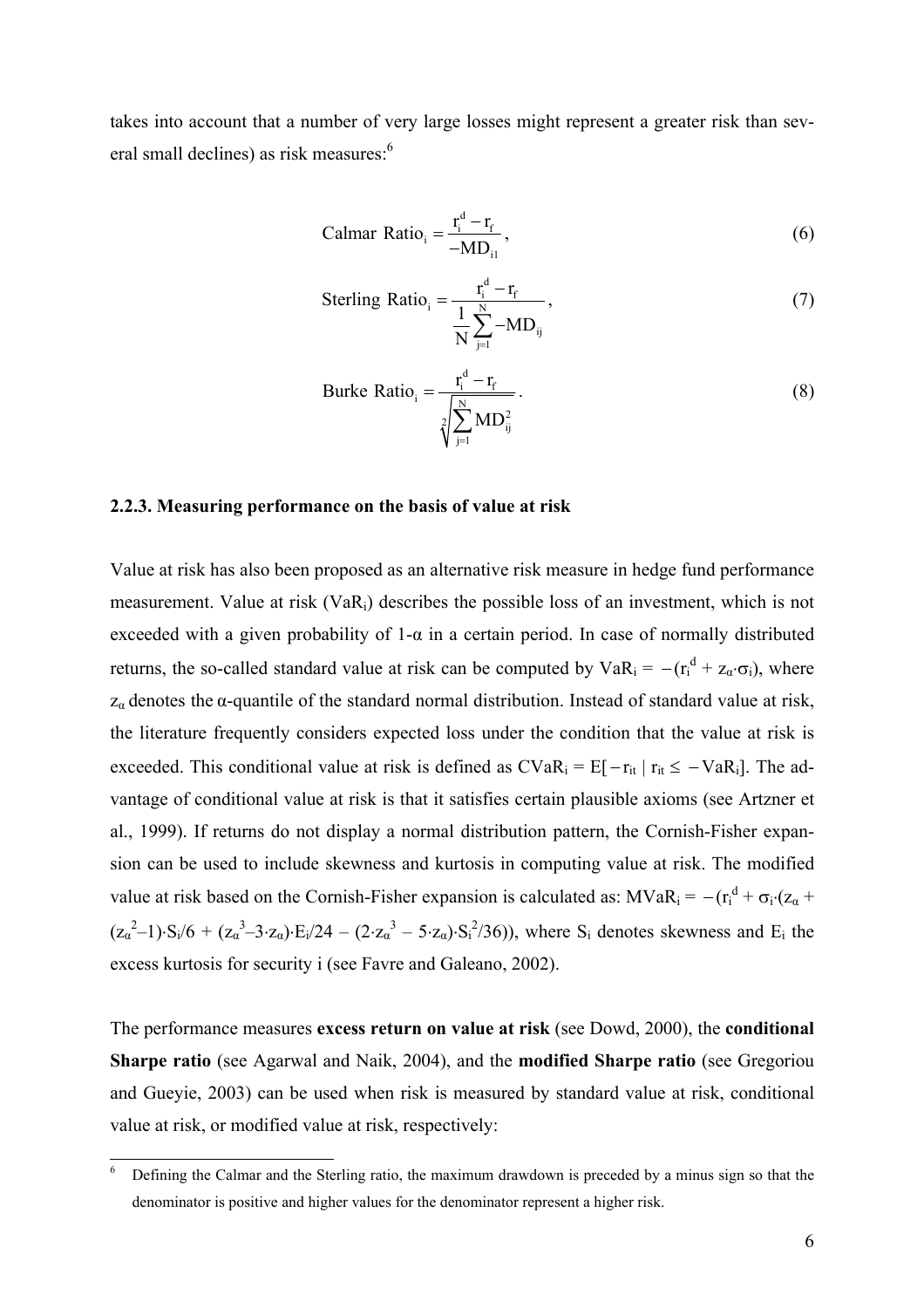Excess Return on Value at Risk<sub>i</sub> = 
$$
\frac{r_i^d - r_f}{VaR_i}
$$
, (9)

Conditional Sharpe Ratio<sub>i</sub> = 
$$
\frac{r_i^d - r_f}{CVaR_i}
$$
, (10)

$$
\text{Modified Sharpe Ratio}_{i} = \frac{r_i^d - r_f}{MVaR_i} \,. \tag{11}
$$

#### 2.3. Classic performance measurement—Jensen's measure and Treynor's ratio

There are two classic performance measures explicitly constructed for situations in which only a small portion of the investor's wealth is allocated to the hedge fund under consideration.

The Jensen measure considers the average return of the fund above that predicted by the capital asset pricing model. The beta factor (β) is generally calculated using the correlation between the returns of a market index and the returns of the investment fund. However, for the decision-making situation discussed in Section 4 (the hedge fund represents only a portion of the investor's wealth), it is appropriate to compute β by replacing the market index with a so-called reference portfolio, which represents the investor's portfolio without the hedge fund (see Breuer, Gürtler, and Schuhmacher, 2004, pp. 374–396):

Jensen Measure<sub>i</sub> = 
$$
(r_i^d - r_f) - (r_{rp}^d - r_f) \cdot \beta_i
$$
. (12)

The Jensen measure is often criticized because it can be manipulated by leveraging the fund return. The Treynor ratio does not suffer from this defect. The Treynor ratio considers the excess return of the fund in relation to its beta factor:

Treynor Ratio<sub>i</sub> = 
$$
\frac{r_i^d - r_f}{\beta_i}
$$
. (13)

Again, as with Jensen's measure, in our empirical analysis the beta factor is estimated on the basis of the correlation between the hedge fund and the investor's reference portfolio without the hedge fund.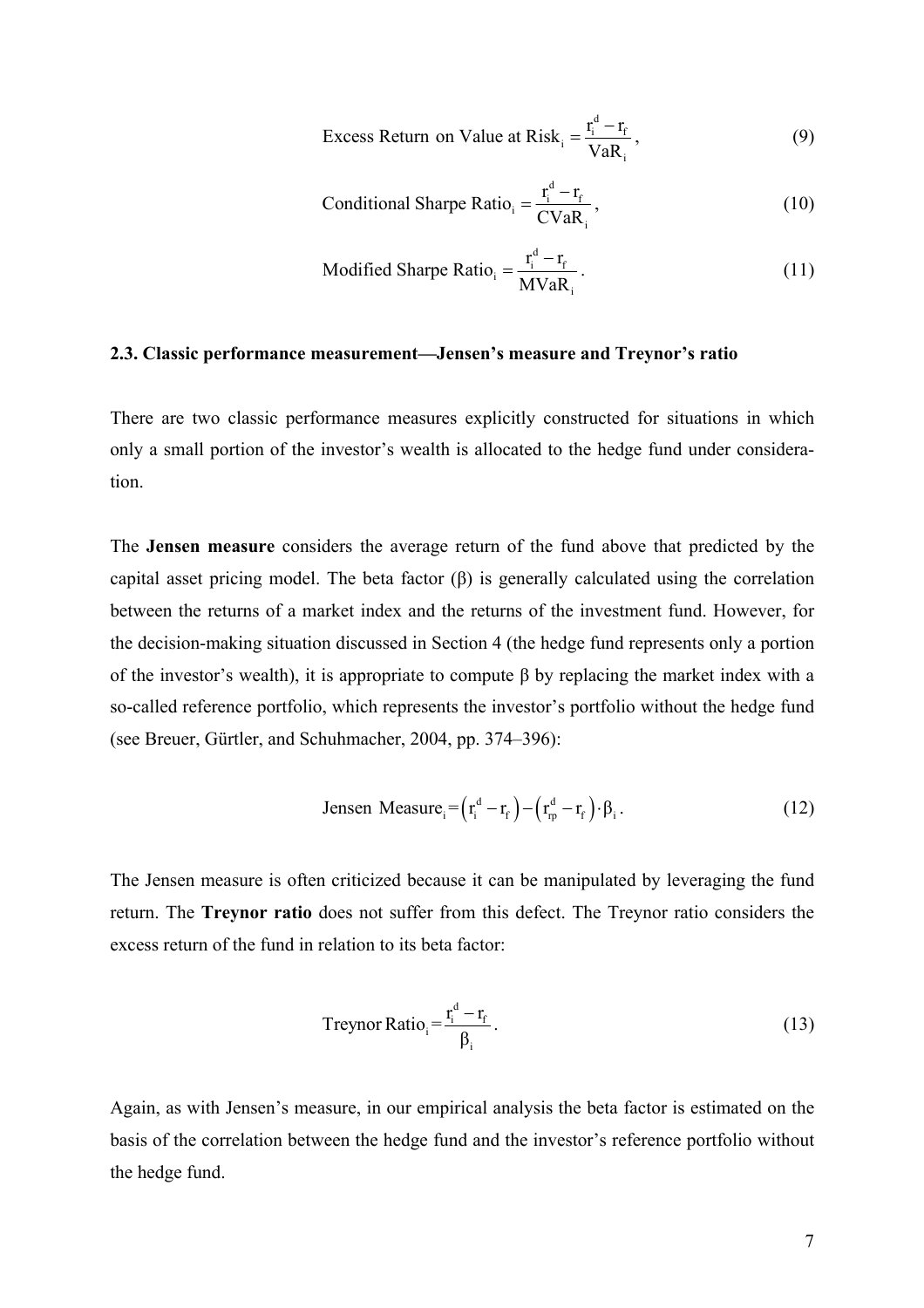### 3. Measuring performance when the fund represents the entire risky investment 3.1. Data and methodology

We obtained hedge fund data from ehedge, a German financial services company founded in 2000 by the LCF Rothschild Group and bmp Venture Capital. The company provides hedge fund information and other services to institutional investors (see www.ehedge.de). As of July 2005, the ehedge database contained 2,763 individual hedge funds reporting monthly net-offee returns for the time period from 1985 to 2004.<sup>7</sup> The database contains additional information on each fund, such as company name, strategy description, assets under management, and management fees. The database includes 2,106 (76.22%) surviving funds and 657 (23.78%) dissolved funds. The total assets under management are about \$229.47 billion, which is approximately one-quarter of the worldwide hedge fund market volume of \$950 billion (for the hedge fund market volume, see Van, 2005).<sup>8</sup>

The return distributions of the hedge funds are analyzed in Table 1. The table shows the mean, the median, the standard deviation, the minimum, and the maximum of the first four moments of the return distribution (mean value, standard deviation, skewness, and excess kurtosis). On basis of the Jarque-Bera test, the assumption of normally distributed hedge fund returns must be rejected for 39.12% (44.08%) of the funds at the 1% (5%) significance level.

| Mean | Median                      |      | Minimum | Maximum            |
|------|-----------------------------|------|---------|--------------------|
| 0.88 | 0.75                        | 0.95 | $-4.87$ | 15.72              |
|      | 2.14                        | 3.12 | 0.06    | 32.79              |
| 0.15 | 0.09                        | 1.16 | $-8.91$ | 8.55               |
| 2.70 | 0.85                        | 7.10 | $-7.34$ | 89.07              |
|      | Standard deviation (%) 3.18 |      |         | Standard deviation |

Table 1: Descriptive statistics for 2,763 hedge fund return distributions

<sup>7</sup> For some hedge funds in the database there is also return data prior to 1985, but we choose to start our investigation in 1985 as there are too few observations before this point in time.

<sup>8</sup> Like other hedge fund databases, the ehedge database suffers from some data biases. Survivorship bias is calculated as the difference in fund returns between all funds and the surviving funds. In the ehedge database, this difference amounts 0.06% per month, which is comparable to other values found in the literature. See, e.g., Ackermann, McEnally, and Ravenscraft (1999) and Liang (2000). There also might be a backfilling bias, as fund returns are in the database before its starting point in 2000. To take these bias problems into account, we conducted our investigation separately for surviving and for dissolved funds and for the time period from 2000 to 2004 (see Section 3.3). However, none of these variations influence our main result.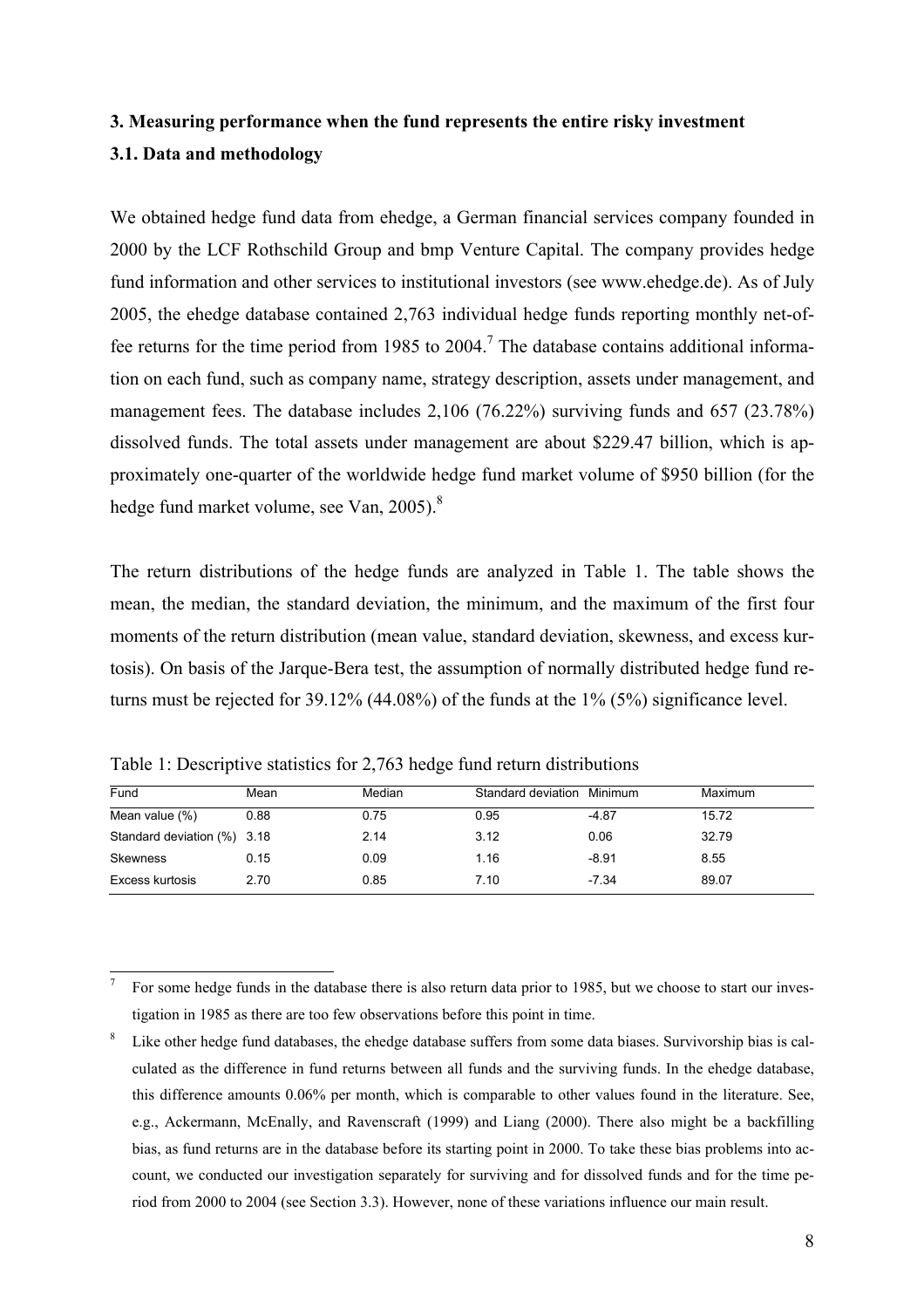The findings reported in the next section were generated by first using the measures presented in Sections 2.1 and 2.2 to determine hedge fund performance. For the LPM-based performance measures we assume that the minimal acceptable return is equal to the risk-free monthly interest rate ( $\tau = 0.35\%$ ). For the Sterling and Burke ratios, the five largest drawdowns are considered  $(N = 5)$ . The value-at-risk-based performance measures were calculated using a significance level of  $\alpha = 0.05$ . Next, for each performance measure the funds were ranked on the basis of the measured values. Finally, the rank correlations between the performance measures were calculated.

#### 3.2. Findings

In Table 2 we present the Spearman rank correlation coefficients between the performance measures.<sup>10</sup>

| Performance measure            | Sharpe ratio | Omega | Sortino ratio | S<br>Kappa | Upside potential<br>ratio | Calmar ratio | Sterling ratio | Burke ratio | Excess return on | value at risk<br>Conditional | Sharpe ratio | Modified | ratio<br>Sharpe |
|--------------------------------|--------------|-------|---------------|------------|---------------------------|--------------|----------------|-------------|------------------|------------------------------|--------------|----------|-----------------|
| Sharpe ratio                   |              |       |               |            |                           |              |                |             |                  |                              |              |          |                 |
| Omega                          | 0.99         |       |               |            |                           |              |                |             |                  |                              |              |          |                 |
| Sortino ratio                  | 0.99         | 0.99  |               |            |                           |              |                |             |                  |                              |              |          |                 |
| Kappa 3                        | 0.98         | 0.98  | 1.00          |            |                           |              |                |             |                  |                              |              |          |                 |
| Upside potential ratio         | 0.95         | 0.95  | 0.98          | 0.99       |                           |              |                |             |                  |                              |              |          |                 |
| Calmar ratio                   | 0.95         | 0.94  | 0.96          | 0.97       | 0.96                      |              |                |             |                  |                              |              |          |                 |
| Sterling ratio                 | 0.93         | 0.93  | 0.94          | 0.95       | 0.93                      | 0.98         |                |             |                  |                              |              |          |                 |
| Burke ratio                    | 0.95         | 0.94  | 0.96          | 0.97       | 0.95                      | 0.99         | 0.99           |             |                  |                              |              |          |                 |
| Excess return on value at risk | 1.00         | 0.98  | 0.98          | 0.97       | 0.94                      | 0.95         | 0.94           | 0.95        |                  |                              |              |          |                 |
| Conditional Sharpe ratio       | 0.98         | 0.96  | 0.98          | 0.99       | 0.97                      | 0.97         | 0.95           | 0.97        | 0.98             |                              |              |          |                 |
| Modified Sharpe ratio          | 0.97         | 0.97  | 0.98          | 0.98       | 0.95                      | 0.94         | 0.92           | 0.94        | 0.97             | 0.96                         |              |          |                 |
| Average                        | 0.97         | 0.96  | 0.98          | 0.98       | 0.96                      | 0.96         | 0.95           | 0.96        | 0.97             | 0.97                         |              | 0.96     |                 |

Table 2: Rank correlation based on different performance measures

All performance measures display a very high rank correlation with respect to the Sharpe ratio as well as in relation to each other. The rank correlation coefficient for the Sharpe ratio varies

 $\overline{a}$ 9 A constant risk-free interest rate of 0.35% per month was used. This corresponds to the interest rate on 10 year U.S. Treasury bonds at 30 December 2004 (4.28% per annum). Alternatively, a rolling interest rate, an average interest rate for the period under consideration, or the interest rate at the beginning of the investigation period could be used. All three approaches yield almost identical results.

In this and the following Table 5 we only display and calculate the bottom left triangle of the symmetric matrix, not the values on the diagonal (1.00) or in the mirror image on the upper-right triangle of the matrix.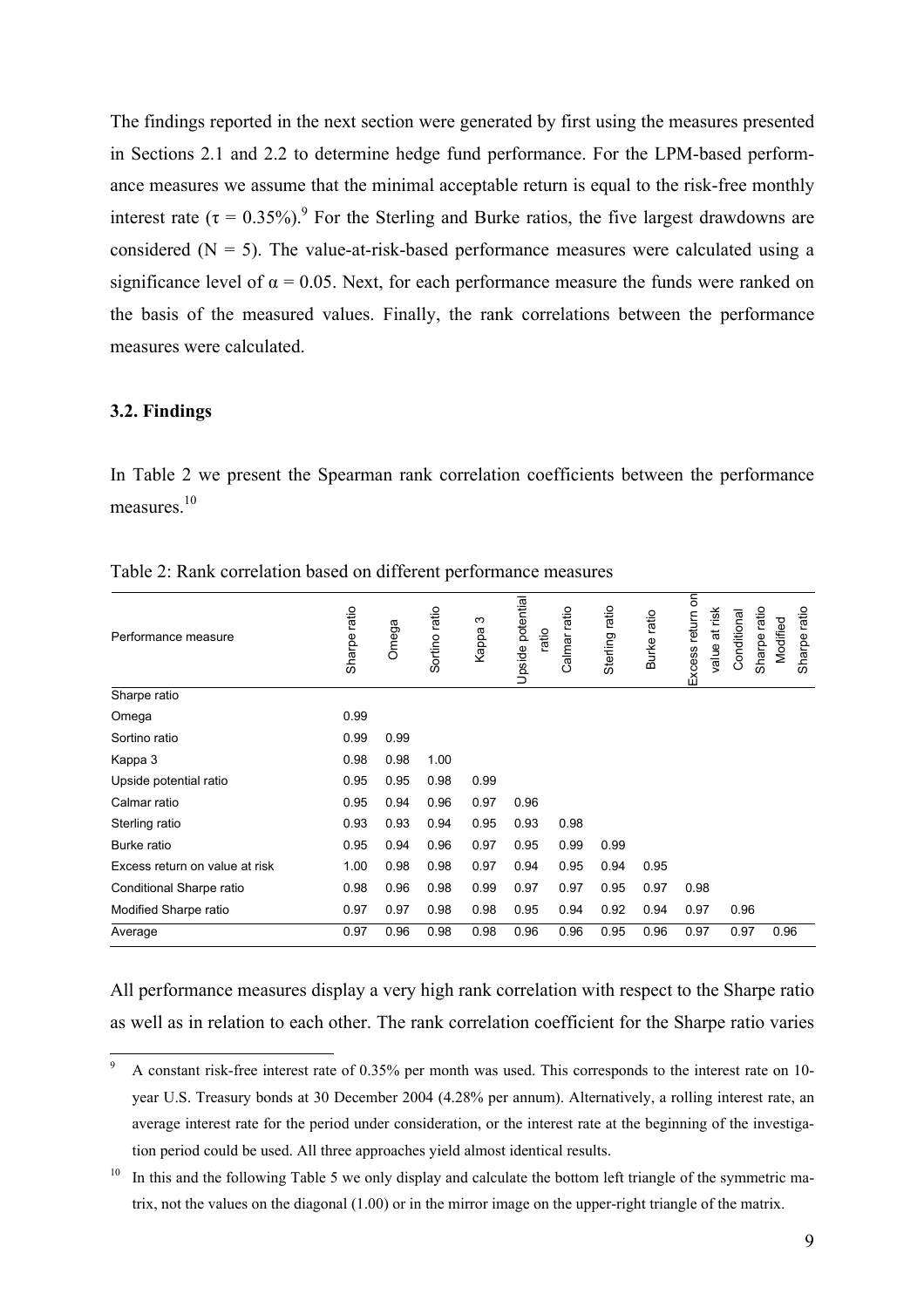between 0.93 (Sterling ratio) and 1.00 (excess return on value at risk). On average, the rank correlation of the Sharpe ratio in relation to the other performance measures amounts to 0.97. There is also a very high correlation between the Sharpe ratio, Omega, the Sortino ratio, the Sterling ratio, Kappa 3, and the conditional Sharpe ratio (rank correlation greater than 0.98 in each case).

We also find high rank correlations when comparing the new performance measures to each other. The highest possible rank correlation of 1.00 can be found when comparing Kappa 3 and the Sortino ratio, while the lowest value of 0.92 is found with the modified Sharpe ratio and the Sterling ratio. The average rank correlation between the performance measures is 0.96.

We use two test statistics to check the significance of the rank correlations. First, statistical significance is tested using a standardized version of the Hotelling-Pabst statistic. In this test, the hypothesis of independence of the two related rankings is checked for all correlation coefficients. However, even at the significance level of  $\alpha = 0.01$ , there is no case in which the hypothesis of independence can be confirmed. Therefore, the hypothesis of independence of the measurement series must be rejected for all correlation coefficients.

Instead of testing whether the rankings are independent (in other words, the rank correlation is zero), it is possible to check the hypothesis that the rank correlation is smaller than a certain given rank correlation x. We did this using the Fisher transformation and found for a significance level of  $\alpha = 0.01$  that the hypothesis that the rank correlation is smaller than x is rejected for all x smaller than  $0.917$  (see Rees, 1987, p. 383, for the test statistic).<sup>11</sup>

In conclusion, on the basis of our data, none of the new performance measures results in significant changes in the evaluation of hedge funds as compared to that found using the Sharpe ratio. Thus, it does not much matter which of the numerous measures is used to assess the performance of hedge funds. Because the newer performance measures result in rankings that are practically the same and thus each gives a similar assessments of hedge funds, use of the

Note that the second test is much stronger than the first test. Nevertheless, we report the results of the first test because it is more widely known than the second test. We have not tested the hypothesis of unit correlation because even for normally distributed returns we would not expect all correlations to be equal to 1.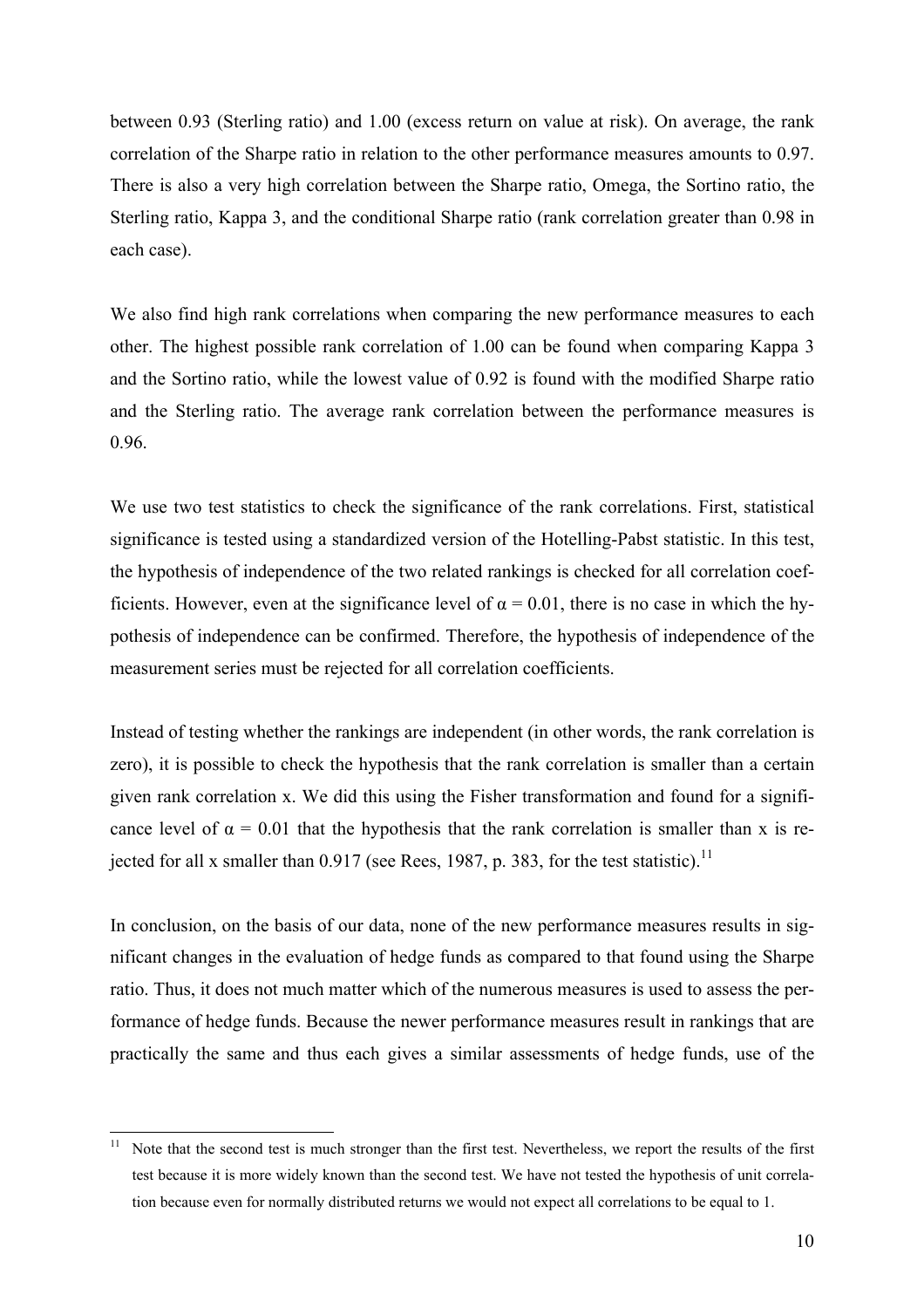Sharpe ratio (even if it displays some undesirable features) is justified, at least from a practical perspective.

#### 3.3. Robustness of the findings

In Table 3 we report the results of various robustness tests. Instead of presenting the rank correlation between all pairs of performance measures for each robustness test (as in Table 2), we report only the (average) rank correlation between the Sharpe ratio and all other performance measures. We found that the main result is robust with respect to:

a) variations of the database (in place of the ehedge database, we used the Credit Suisse First Boston/Tremont hedge fund indices, the Hennessee hedge fund indices, and the Center for International Securities and Derivatives Markets (CISDM) hedge fund database),

b) variations of the investigation period (we broke down the period from 1985 to 2004 into five equally long time periods and we investigated separately the time period from 2000 to 2004 to account for the backfilling bias as explained in footnote 8),

c) variations of the exogenously fixed parameters (for the LPM-based measures, the minimal acceptable return was varied between 0 and 1%, for the drawdown-based measures, the number of drawdowns was varied between 1 and 10, and for the VaR-based measures, the significance level was varied between 0.01 and 0.20),

d) an elimination of outliers (we eliminated between 1 and 10 of the highest and lowest returns from the time series),

e) a separate consideration of surviving funds and dissolved funds (to account for the survivorship bias as explained in footnote 8), and

f) a separate consideration of 23 different hedge fund strategies.

 $\overline{a}$ 

For all these tests we find high rank correlations comparable to those presented in Section  $3.2<sup>12</sup>$  Detailed results are available upon request.

<sup>12</sup> The only noticeable deviation from the Sharpe ratio rankings can be found with the LPM-based measures if the minimal acceptable return is higher than 0.50%. This is due to the way these performance measures are constructed: as the minimum return increases, those strategies that display a high volatility of returns are favored because only those strategies have a sufficient number of returns that exceed the minimum return. This results in changes in performance values and in considerable changes in rankings and rank correlation.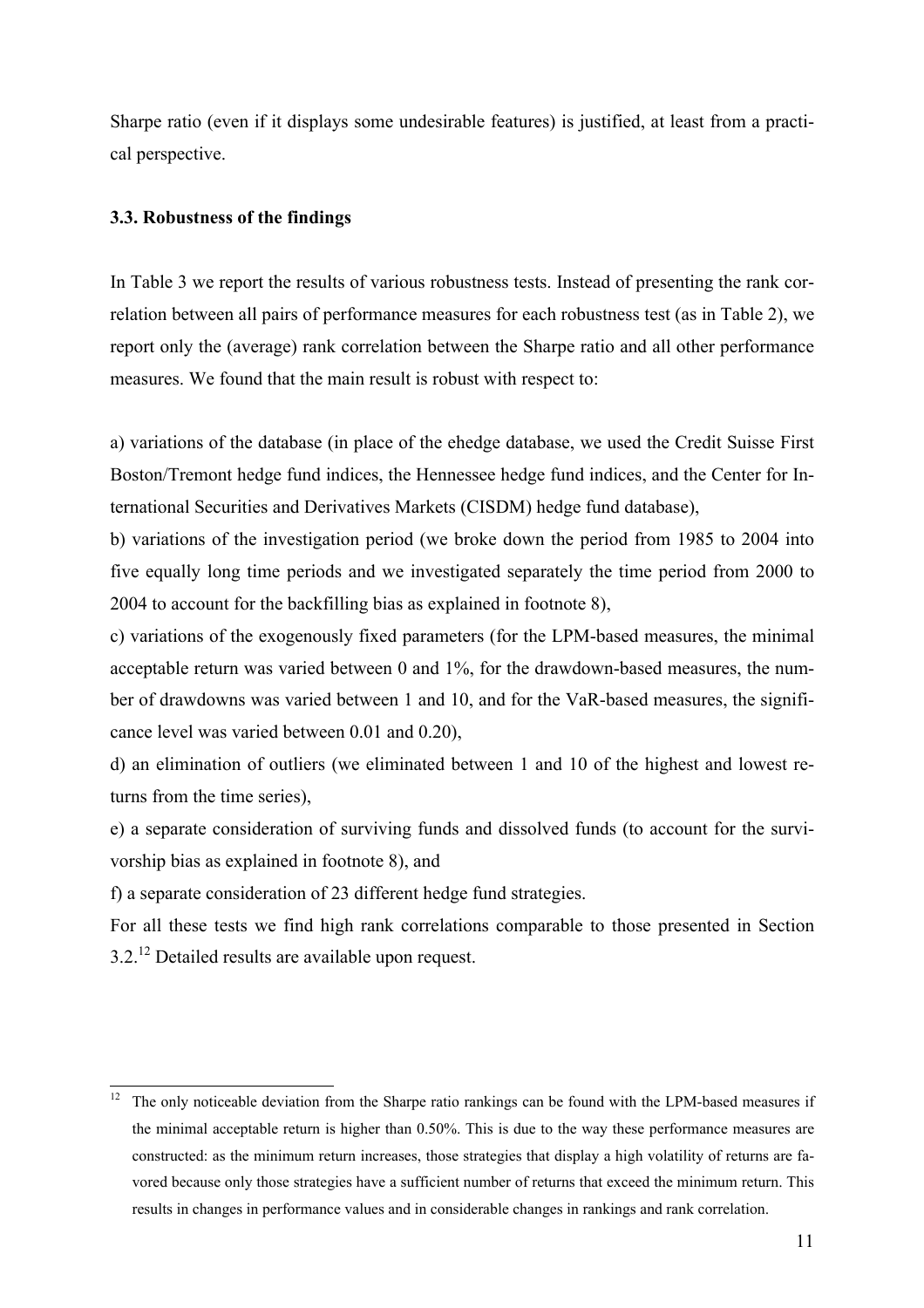|  |  | Table 3: Results of robustness tests |  |
|--|--|--------------------------------------|--|
|--|--|--------------------------------------|--|

|                               | Section                                          |                                    | Robustness test                        |                    |       |                                                       |                            |                                   |                   |                                 |                                |                                  |                   |                                 |                                           |                              |                             |                                                        |                           |                         |                                                             |
|-------------------------------|--------------------------------------------------|------------------------------------|----------------------------------------|--------------------|-------|-------------------------------------------------------|----------------------------|-----------------------------------|-------------------|---------------------------------|--------------------------------|----------------------------------|-------------------|---------------------------------|-------------------------------------------|------------------------------|-----------------------------|--------------------------------------------------------|---------------------------|-------------------------|-------------------------------------------------------------|
|                               | 3.2                                              | a)                                 |                                        |                    |       | b)                                                    |                            |                                   |                   | c)                              |                                |                                  |                   |                                 |                                           | d)                           |                             | e)                                                     |                           | f)                      |                                                             |
| Performance measure           | ehedge hedge fund data                           | Credit Suisse First Boston/Tremont | Ing finalinalis<br>Hennessee<br>خ<br>ح | hedge fund indices | CISDM | separate consideration of five<br>hedge fund database | squally long time periods* | investigation period 2000 to 2004 | backfilling bias) | variation of minimal acceptable | and $1\%$ *<br>eturn between 0 | variation of number of drawdowns | between 1 and 10* | variation of significance level | and $20\%$ *<br>$\overline{ }$<br>between | elimination of 1 up to 10 of | highest and lowest returns* | separate consideration of<br>surviving funds (N=2,106) | separate consideration of | dissolved funds (N=657) | 23 hedge fund strategy groups*<br>separate consideration of |
|                               | Rank correlation in relation to the Sharpe ratio |                                    |                                        |                    |       |                                                       |                            |                                   |                   |                                 |                                |                                  |                   |                                 |                                           |                              |                             |                                                        |                           |                         |                                                             |
| Omega                         | 0.99                                             |                                    | 0.99 0.99                              |                    | 0.97  | 0.98                                                  |                            | 1.00                              |                   | 0.85                            |                                | $\prime$                         |                   |                                 |                                           | 0.99                         |                             | 0.99                                                   | 0.99                      |                         | 0.99                                                        |
| Sortino ratio                 | 0.99                                             |                                    | 1.00 0.98                              |                    | 0.96  | 0.97                                                  |                            | 0.99                              |                   | 0.85                            |                                |                                  |                   |                                 |                                           | 0.99                         |                             | 0.99                                                   | 0.99                      |                         | 0.98                                                        |
| Kappa 3                       | 0.98                                             |                                    | 0.96 0.97                              |                    | 0.96  | 0.96                                                  |                            | 0.99                              |                   | 0.84                            |                                | $\prime$                         |                   |                                 |                                           | 0.99                         |                             | 0.98                                                   | 0.99                      |                         | 0.97                                                        |
| Upside potential ratio        | 0.95                                             |                                    | 0.94 0.94                              |                    | 0.95  | 0.94                                                  |                            | 0.97                              |                   | 0.82                            |                                | $\prime$                         |                   |                                 |                                           | 0.98                         |                             | 0.94                                                   | 0.97                      |                         | 0.94                                                        |
| Calmar ratio                  | 0.95                                             |                                    | 0.83 0.95                              |                    | 0.93  | 0.93                                                  |                            | 0.97                              |                   |                                 |                                | 0.95                             |                   |                                 |                                           | 0.94                         |                             | 0.93                                                   | 0.97                      |                         | 0.95                                                        |
| Sterling ratio                | 0.93                                             |                                    | 0.96 0.97                              |                    | 0.93  | 0.92                                                  |                            | 0.96                              |                   |                                 |                                | 0.94                             |                   | $\prime$                        |                                           | 0.94                         |                             | 0.91                                                   | 0.97                      |                         | 0.93                                                        |
| <b>Burke</b> ratio            | 0.95                                             |                                    | 0.93 0.95                              |                    | 0.94  | 0.93                                                  |                            | 0.97                              |                   | $\prime$                        |                                | 0.95                             |                   |                                 |                                           | 0.94                         |                             | 0.93                                                   | 0.98                      |                         | 0.95                                                        |
| Excess return on VaR          | 1.00                                             |                                    | 0.95 1.00                              |                    | 0.97  | 0.99                                                  |                            | 1.00                              |                   |                                 |                                | $\prime$                         |                   | 0.98                            |                                           | 0.99                         |                             | 0.99                                                   | 1.00                      |                         | 1.00                                                        |
| Conditional Sharpe ratio 0.98 |                                                  |                                    | 0.88 0.94                              |                    | 0.97  | 0.94                                                  |                            | 0.99                              |                   | $\prime$                        |                                | $\prime$                         |                   | 0.98                            |                                           | 0.99                         |                             | 0.97                                                   | 0.99                      |                         | 0.97                                                        |
| Modified Sharpe ratio         | 0.97                                             |                                    | 1.00 0.95                              |                    | 0.95  | 0.97                                                  |                            | 0.97                              |                   |                                 |                                | $\prime$                         |                   | 0.95                            |                                           | 0.98                         |                             | 0.96                                                   | 0.98                      |                         | 0.97                                                        |
| Average                       | 0.97                                             |                                    | 0.94 0.96                              |                    | 0.95  | 0.95                                                  |                            | 0.98                              |                   |                                 |                                | $\overline{I}$                   |                   | $\overline{I}$                  |                                           | 0.97                         |                             | 0.96                                                   | 0.98                      |                         | 0.96                                                        |

\*The rank correlations presented in the table are average values above different robustness tests

### 4. Measuring performance when the fund represents only a portion of the investor's risky investment

#### 4.1. Data and methodology

To this point, we have looked at the performance of hedge funds in isolation, assuming a decision-making situation in which the fund under consideration represents the entire risky investment. Of course, this is an unrealistic assumption because most investors would not invest all their money in one fund; most investors would want only a small percentage of hedge funds in their investment portfolio. In this section we consider this more realistic type of investor.

For our analysis, we use a representative investment portfolio (in the following also called reference portfolio) of a typical institutional investor, for example, a German insurance company. A typical German insurance company puts 20% of its assets in stocks, 60% in bonds, 10% in the money market, and 10% in real estate (for the weighting of the asset classes, see,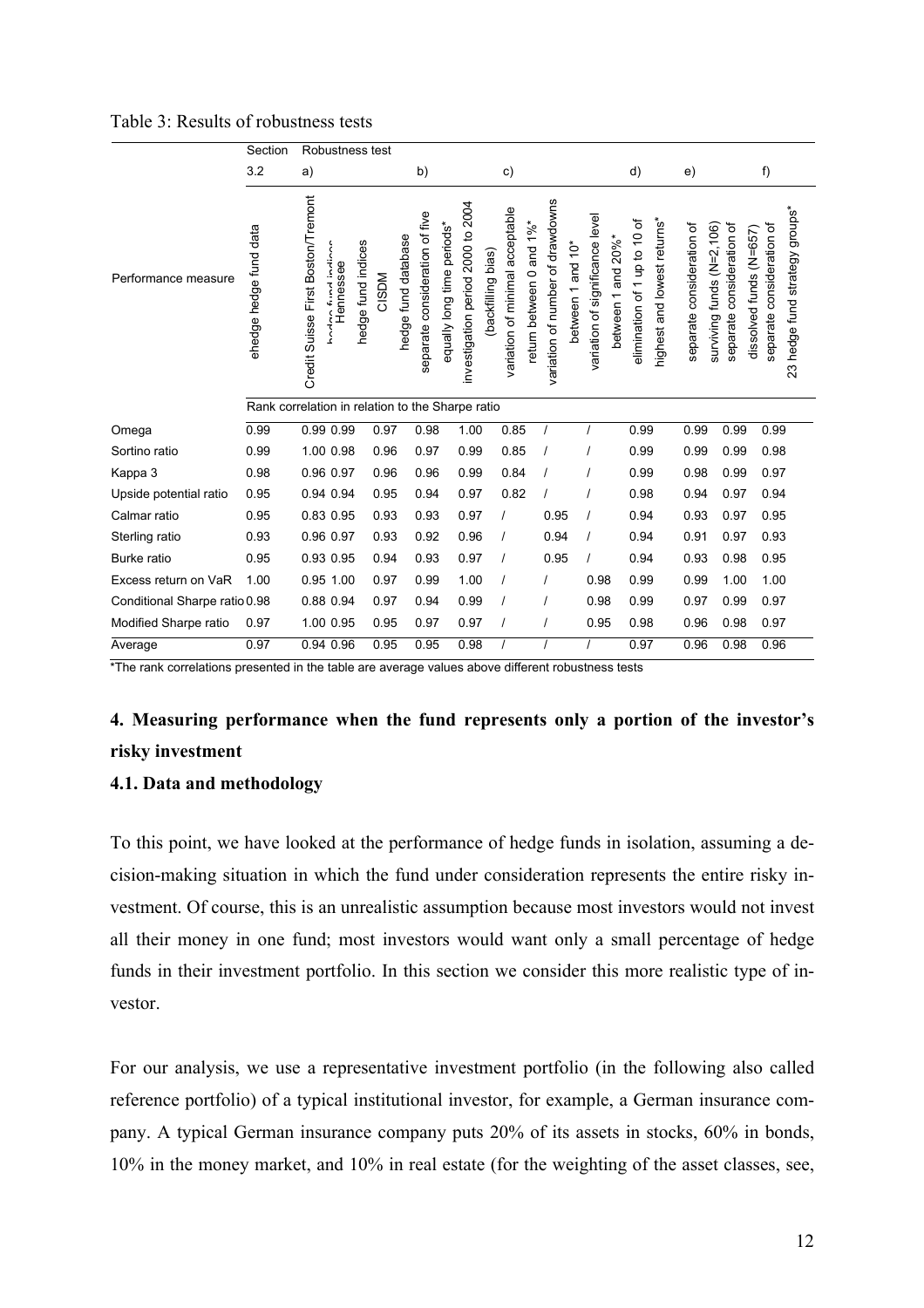e.g., Bundesanstalt für Finanzdienstleistungsaufsicht, 2004). Within these asset classes we divide up the assets in equal parts on the indices specified in Table 4.

| Asset         | Asset      |          |                                   |                                                                |
|---------------|------------|----------|-----------------------------------|----------------------------------------------------------------|
| class         | allocation |          | Index                             | Illustration                                                   |
| <b>Stocks</b> | 20%        | 6.67%    | MSCI World ex EMU                 | Worldwide stocks without the European monetary union           |
|               |            | 6.67%    | MSCI EMU ex Germany               | Stocks from the European monetary union without Germany        |
|               |            | 6.67%    | <b>MSCI Germany</b>               | Stocks from Germany                                            |
| <b>Bonds</b>  | 60%        | 15.00%   | MSCI SDI World ex EMU             | Worldwide government bonds without the European monetary union |
|               |            | 15.00%   | MSCI SDI EMU ex Germany           | Gov. bonds from the European monetary union without Germany    |
|               |            | 15.00%   | MSCI SDI Germany                  | Government bonds from Germany                                  |
|               |            | 15.00%   | <b>MSCI Euro Credit Corporate</b> | Corporate bonds from the European monetary union               |
| Money         | 10%        | 5.00%    | JPM US Cash 3 Month               | Money market in the USA                                        |
| market        |            | 5.00%    | JPM Euro Cash 3 Month             | Money market in the European monetary union                    |
| Real          | 10%        | 3.33%    | <b>GPR General PSI Global</b>     | Real estate worldwide                                          |
| estate        |            | $3.33\%$ | <b>GPR General PSI Europe</b>     | Real estate in Europe                                          |
|               |            | 3.33%    | <b>DIMAX</b>                      | Real estate in Germany                                         |

Table 4: Modeling the reference portfolio

MSCI: Morgan Stanley Capital International, EMU: European Monetary Union, SDI: Sovereign Debt Index, JPM: J.P. Morgan, GPR: Global Property Research, PSI: Property Share Index, DIMAX: Deutscher Immobilien Aktienindex

We selected well-known market indices, which usually can be acquired over index funds at a small cost and are broadly diversified so that they are generally well suited for performance measurement (for the criteria to select representative benchmark indices, see Sharpe, 1992). For each of these indices, we extracted monthly returns between January 2000 and December 2004 from the Datastream database. In order to consider returns from changes in prices and dividend payments, we look only at performance indices. On the basis of the indices returns, we calculate the returns of the reference portfolio by weighting the indices' returns with the asset allocation given in Table 4 and summing these values.

#### 4.2. Findings

We analyze a decision-making situation in which exactly 1% of the investor's wealth is shifted from the reference portfolio into one of the hedge funds considered in Section 3. To measure the performance with the Sharpe ratio, it is appropriate to calculate the Sharpe ratio for the new portfolio, which consists of the reference portfolio (99%) and one hedge fund (1%) (see Dowd, 2000). All other performance measures are calculated similarly, except for the Jensen measure and the Treynor ratio. The latter two measures are calculated by considering 100% hedge funds, whereas the market index is substituted by the investor's reference portfolio without the hedge fund as described in Section 2.3.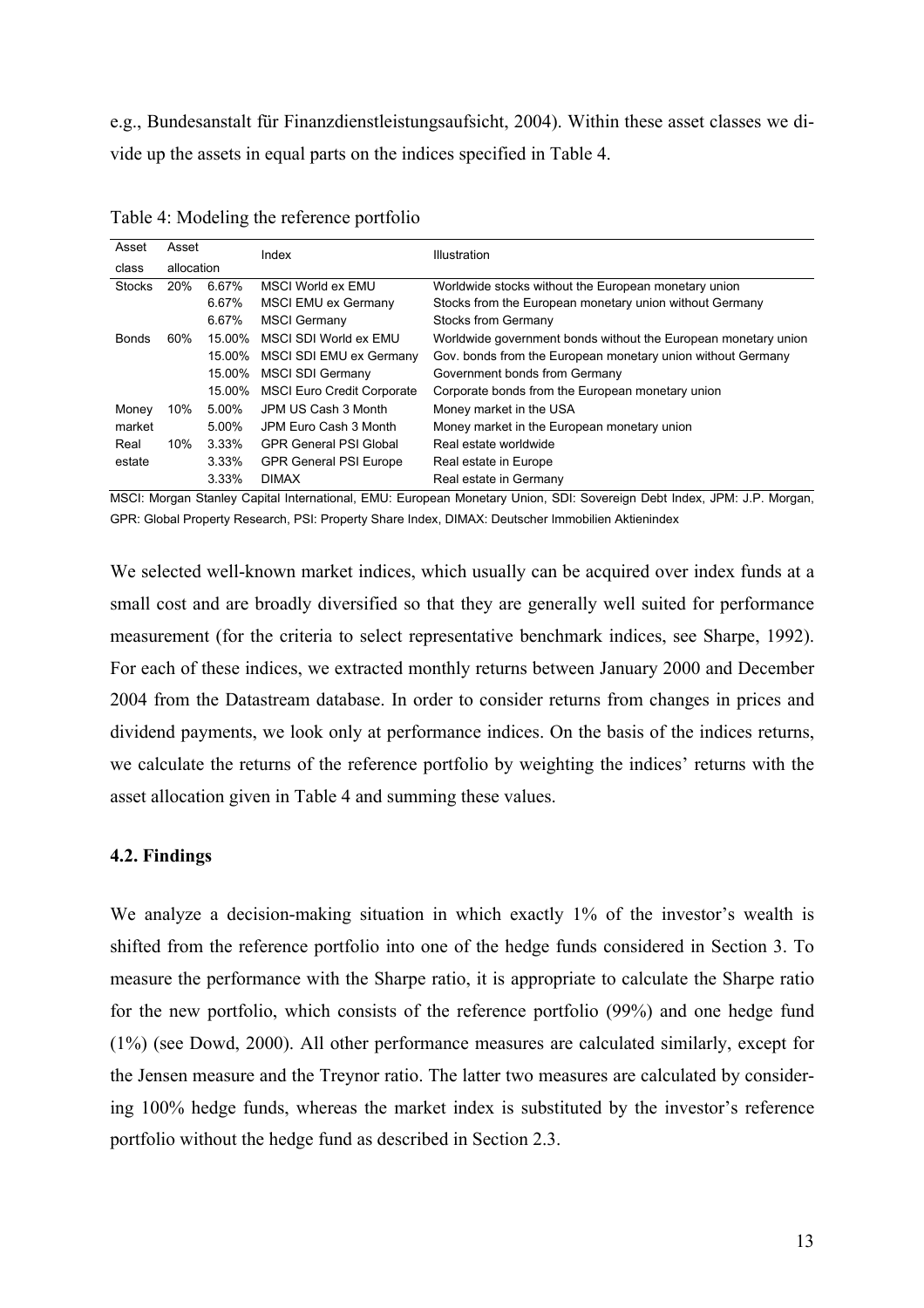After measuring the performance of all portfolios, we again rank the measurement values and determine the rank correlations between the performance measures.<sup>13</sup> The performance measures under consideration are the 11 measures already used in Section 3 plus the correlationbased Treynor's ratio and Jensen's measure. The rank correlations between these performance measures are set out in Table 5.

| Performance measure            | ratio<br>Sharpe | Omega | Sortino ratio | က<br>Kappa | Upside potential | ratio<br>ratio<br>Calmar | ratio<br>Sterling | Burke ratio | Excess return on | at risk<br>Conditional<br>value | ratio<br>Modified<br>Sharpe | easure<br>ratio<br>Jensen <sub>m</sub><br>Sharpe | Treynor ratio |
|--------------------------------|-----------------|-------|---------------|------------|------------------|--------------------------|-------------------|-------------|------------------|---------------------------------|-----------------------------|--------------------------------------------------|---------------|
| Sharpe ratio                   |                 |       |               |            |                  |                          |                   |             |                  |                                 |                             |                                                  |               |
| Omega                          | 1.00            |       |               |            |                  |                          |                   |             |                  |                                 |                             |                                                  |               |
| Sortino ratio                  | 1.00            | 1.00  |               |            |                  |                          |                   |             |                  |                                 |                             |                                                  |               |
| Kappa 3                        | 1.00            | 1.00  | 1.00          |            |                  |                          |                   |             |                  |                                 |                             |                                                  |               |
| Upside potential ratio         | 0.93            | 0.93  | 0.93          | 0.92       |                  |                          |                   |             |                  |                                 |                             |                                                  |               |
| Calmar ratio                   | 1.00            | 1.00  | 1.00          | 1.00       | 0.93             |                          |                   |             |                  |                                 |                             |                                                  |               |
| Sterling ratio                 | 1.00            | 1.00  | 1.00          | 1.00       | 0.93             | 1.00                     |                   |             |                  |                                 |                             |                                                  |               |
| Burke ratio                    | 1.00            | 1.00  | 1.00          | 1.00       | 0.93             | 1.00                     | 1.00              |             |                  |                                 |                             |                                                  |               |
| Excess return on value at risk | 1.00            | .00   | 1.00          | 1.00       | 0.93             | 1.00                     | 1.00              | 1.00        |                  |                                 |                             |                                                  |               |
| Conditional Sharpe ratio       | 1.00            | 1.00  | 1.00          | 1.00       | 0.92             | 1.00                     | 1.00              | 1.00        | 1.00             |                                 |                             |                                                  |               |
| Modified Sharpe ratio          | 1.00            | 1.00  | 1.00          | 1.00       | 0.93             | 1.00                     | 1.00              | 1.00        | 1.00             | 1.00                            |                             |                                                  |               |
| Jensen measure                 | 1.00            | 1.00  | 1.00          | 1.00       | 0.93             | 1.00                     | 1.00              | 1.00        | 1.00             | 1.00                            | 1.00                        |                                                  |               |
| Treynor ratio                  | 0.34            | 0.34  | 0.34          | 0.34       | 0.23             | 0.31                     | 0.32              | 0.31        | 0.34             | 0.35                            | 0.34                        | 0.33                                             |               |
| Average                        | 0.94            | 0.94  | 0.94          | 0.94       | 0.87             | 0.93                     | 0.94              | 0.94        | 0.94             | 0.94                            | 0.94                        | 0.94                                             | 0.32          |

Table 5: Rank correlation based on different performance measures

We find that all performance measures except the Treynor ratio display a very high rank correlation with respect to the Sharpe ratio as well as in relation to each other. As expected, the rank correlation between the Sharpe ratio of the new portfolio and the Jensen measure of the hedge fund is equal to 1. In theory, this result must be true for marginal investments in the hedge fund (see Breuer, Gürtler, and Schuhmacher, 2004, pp. 379–396). It appears that the 1% investment in the hedge fund is a good approximation for a marginal investment. Since we know from Section 3 that for single hedge funds the rank correlation between the Sharpe ratio and its alternatives are close to 1, we expect a similar result for our new portfolio consisting of 1% hedge fund and 99% reference portfolio. Table 5 confirms this expectation.

<sup>13</sup> To calculate the correlation-based Treynor ratio and Jensen measure, we need to restrict ourselves to those 841 funds that have the full time series of 60 monthly returns between 2000 and 2004. The ranking of the Treynor ratio is also unique in that we first eliminate all funds with negative excess return from the analysis and then use the reciprocal of the negative Treynor ratio to rank the remaining funds. See Breuer, Gürtler, and Schuhmacher (2004, p. 393).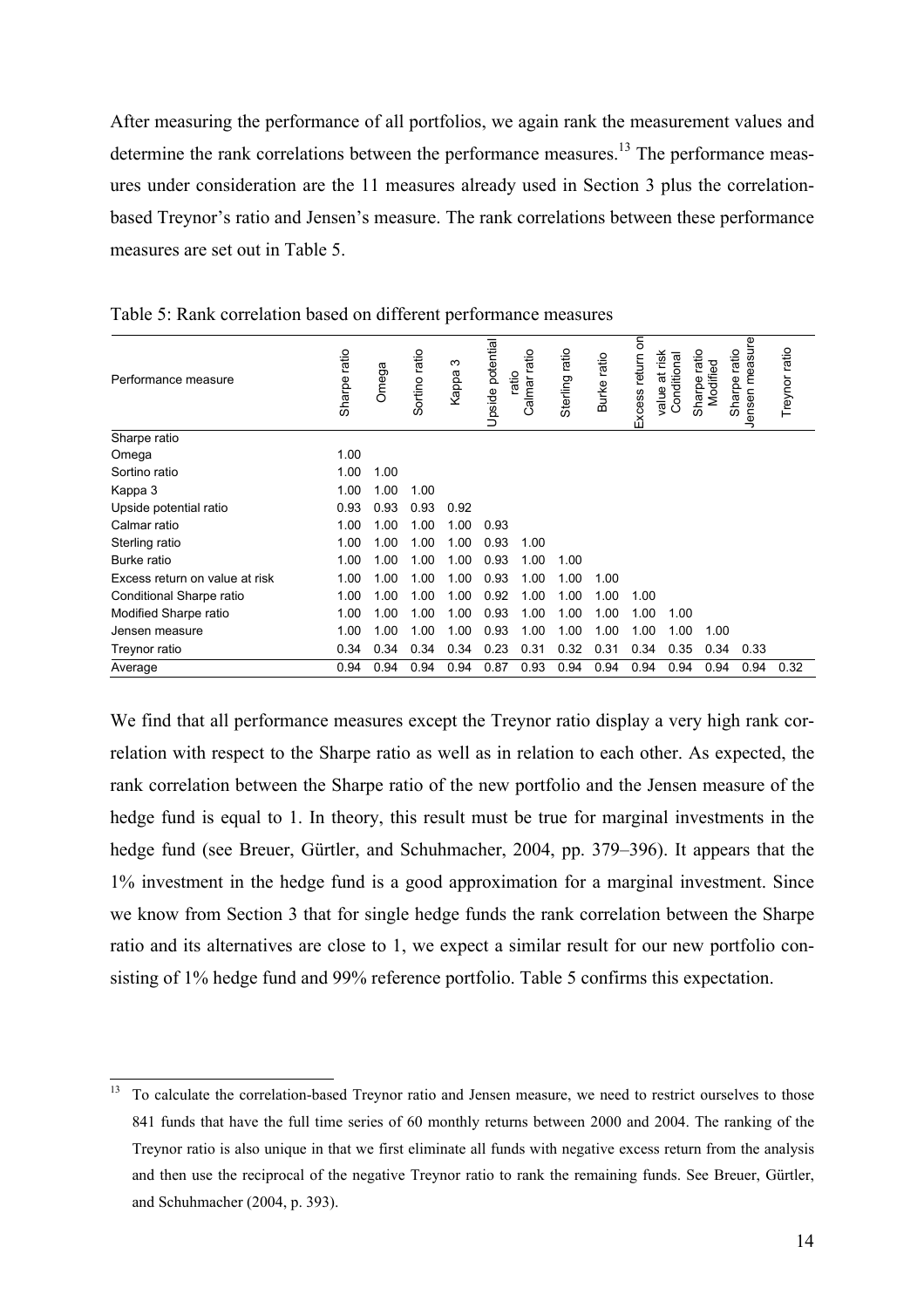Furthermore, we find that the rank correlation between the Treynor ratio and Jensen's measure is relatively low. A possible explanation for this might be the fact that hedge funds are often more leveraged than other investment vehicles. Given this low rank correlation between Jensen's measure and the Treynor ratio and the high rank correlations between Jensen's measure and the remaining performance measures, it is clear that the rank correlations between the Treynor ratio and the remaining performance measures are relatively low as well. We conclude that the Treynor ratio is not appropriate for performance analysis in this context and exclude it from the following significance tests.

We used the test statistics described in Section 3.2 to check the statistical significance of the rank correlations. The hypothesis of independence of the measurement series was again rejected for all correlation coefficients at a significance level of  $\alpha = 0.01$ . We also again checked the hypothesis that the rank correlation is smaller than a certain given number x. For a significance level of  $\alpha = 0.01$ , the hypothesis that the rank correlation is smaller than x is rejected for all x smaller than 0.916. We thus conclude that it does not much matter which measure (except the Treynor ratio) is used to assess portfolio performance, as nearly all measures produce similar results.

#### 4.3. Robustness of the findings

We examined the robustness of the results using the tests described in Section 3.3. None of the changes listed in that section had a crucial influence on the results given in Section 4.2 (the results of these five tests are available upon request). However, for the modified decisionmaking situation under consideration here, two additional robustness tests were made.

First, we altered the portion of hedge funds in the investor's portfolio from between 1% and 10%. Table 6 shows the resulting rank correlations of the performance measures in relation to the Sharpe ratio. For example, the third column of Table 6 shows rank correlations for the situation where the investor wants to shift exactly 2% of his portfolio into hedge funds (we also show the situation where the portfolio is invested 100% in hedge funds, which is the decision-making situation discussed in Section 3).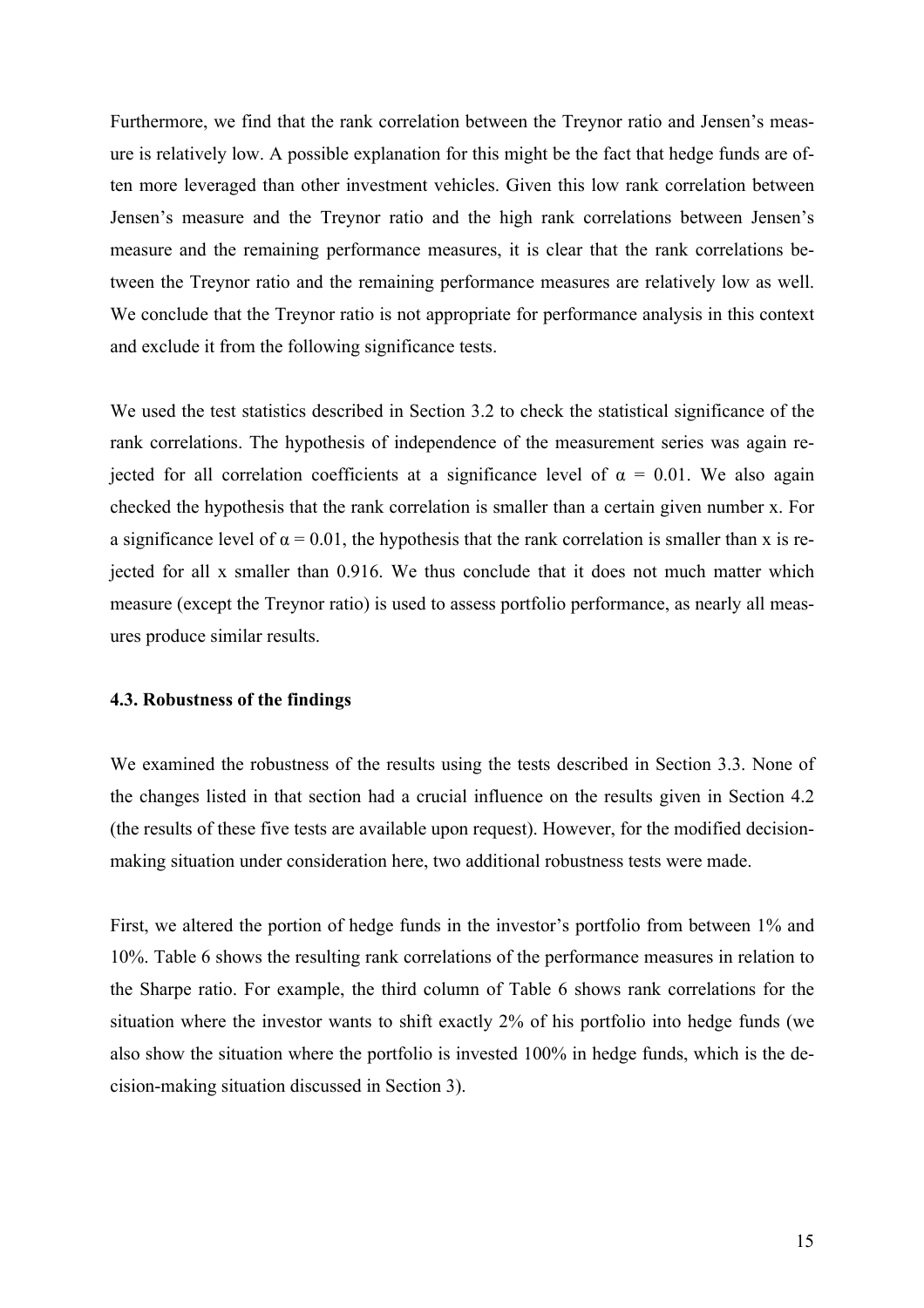|                                     | Rank correlation in relation to the Sharpe ratio when the portion of |                |      |      |      |      |      |      |      |      |      |           |  |
|-------------------------------------|----------------------------------------------------------------------|----------------|------|------|------|------|------|------|------|------|------|-----------|--|
| Performance measure                 |                                                                      | hedge funds is |      |      |      |      |      |      |      |      |      | stocks is |  |
|                                     | 1%                                                                   | 2%             | 3%   | 4%   | 5%   | 6%   | 7%   | 8%   | 9%   | 10%  | 100% | 40%       |  |
| Omega                               | 1.00                                                                 | 1.00           | 1.00 | 1.00 | 1.00 | 1.00 | 1.00 | 1.00 | 1.00 | 1.00 | 0.99 | 1.00      |  |
| Sortino ratio                       | 1.00                                                                 | 1.00           | 1.00 | 1.00 | 1.00 | 1.00 | 1.00 | 1.00 | 1.00 | 1.00 | 0.99 | 1.00      |  |
| Kappa 3                             | 1.00                                                                 | 1.00           | 1.00 | 1.00 | 1.00 | 1.00 | 1.00 | 1.00 | 1.00 | 1.00 | 0.98 | 1.00      |  |
| Upside potential ratio              | 0.93                                                                 | 0.93           | 0.93 | 0.94 | 0.94 | 0.94 | 0.94 | 0.94 | 0.94 | 0.94 | 0.95 | 0.91      |  |
| Calmar ratio                        | 1.00                                                                 | 1.00           | 1.00 | 1.00 | 1.00 | 1.00 | 1.00 | 1.00 | 0.99 | 0.99 | 0.97 | 0.96      |  |
| Sterling ratio                      | 1.00                                                                 | 1.00           | 1.00 | 1.00 | 1.00 | 1.00 | 1.00 | 1.00 | 1.00 | 1.00 | 0.98 | 0.98      |  |
| Burke ratio                         | 1.00                                                                 | 1.00           | 1.00 | 1.00 | 1.00 | 1.00 | 1.00 | 1.00 | 1.00 | 1.00 | 0.98 | 0.96      |  |
| Excess return on value at risk 1.00 |                                                                      | 1.00           | 1.00 | 1.00 | 1.00 | 1.00 | 1.00 | 1.00 | 1.00 | 1.00 | 0.99 | 1.00      |  |
| Conditional Sharpe ratio            | 1.00                                                                 | 1.00           | 1.00 | 1.00 | 1.00 | 1.00 | 1.00 | 1.00 | 1.00 | 1.00 | 0.98 | 0.99      |  |
| Modified Sharpe ratio               | 1.00                                                                 | 1.00           | 1.00 | 1.00 | 1.00 | 1.00 | 1.00 | 1.00 | 1.00 | 1.00 | 0.91 | 1.00      |  |
| Jensen measure                      | 1.00                                                                 | 1.00           | 1.00 | 1.00 | 1.00 | 1.00 | 1.00 | 1.00 | 1.00 | 1.00 | 0.69 | 1.00      |  |
| Treynor ratio                       | 0.34                                                                 | 0.35           | 0.36 | 0.37 | 0.37 | 0.38 | 0.39 | 0.40 | 0.41 | 0.41 | 0.44 | 0.13      |  |
| Average                             | 0.94                                                                 | 0.94           | 0.94 | 0.94 | 0.94 | 0.94 | 0.94 | 0.94 | 0.94 | 0.94 | 0.90 | 0.89      |  |

#### Table 6: Results of robustness tests

As observed in Section 4.2, the rank correlations between the Sharpe ratio and the other performance measures are very high (except the Treynor ratio). The results thus prove to be very robust regarding a variation of the hedge fund portion in the portfolio.

Our second additional robustness check for this decision-making situation involved variations of the reference portfolio. For example, we altered the portfolio weights in the reference portfolio to 40% stocks, 40% bonds, 10% real estate, and 10% cash, which are probably more realistic values for a U.S. bank. Again, our results were similar to those described above (see Table 6).

#### 5. Conclusion

The main result from our empirical investigation is that the choice of performance measure does not affect the ranking of hedge funds as much as one would expect after studying the performance measurement literature. It appears that, even though hedge fund returns are not normally distributed, the first two moments (i.e., mean and variance) describe the return distribution sufficiently well.

A possible explanation might be that hedge fund returns are elliptically distributed. Note that mean-variance analysis can be used for elliptical distributions, and not only for multivariate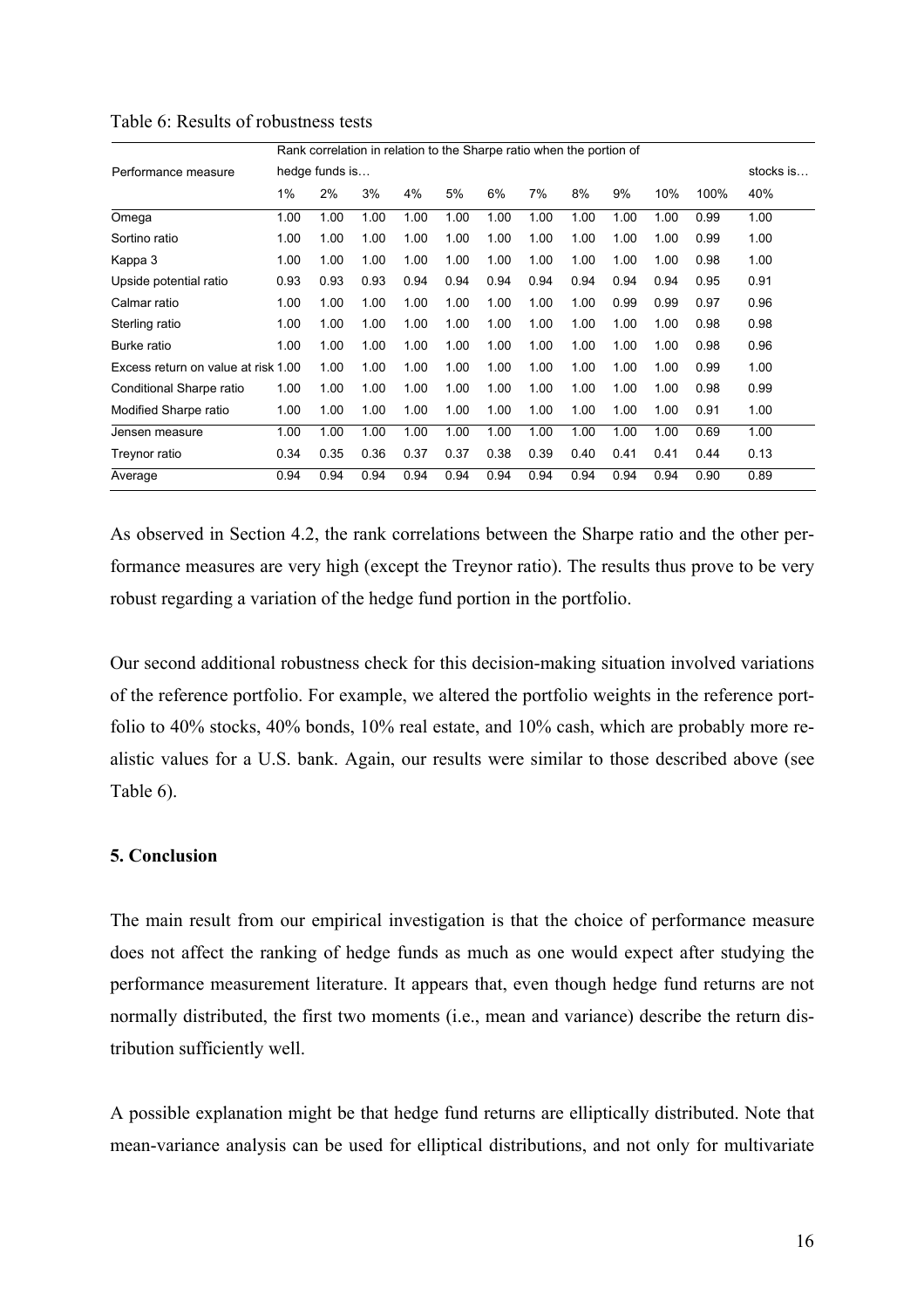normal distributions.<sup>14</sup> Lhabitant (2004, p. 312) finds evidence for elliptically distributed hedge funds returns. He observes a good statistical fit using the lognormal, the logistic, the Weibull, or the generalized beta distribution, which all belong to the group of elliptical distributions. For our data set we can confirm this finding.

What are the implications of our results? From a practical point of view, the choice of performance measure does not have a crucial influence on the relative evaluation of hedge funds. For example, in the portfolio context there are 98 hedge funds among the top 100 funds according to an evaluation made using the Sharpe ratio, which are also among the top 100 funds according to an evaluation made using Omega. Taking into account that the Sharpe ratio is the best known (see Modigliani and Modigliani, 1997) and best understood performance measure (see Lo, 2002), it might be considered superior to other performance measures from a practitioner's point of view.

Furthermore, from a theoretical point of view, the Sharpe ratio is consistent with expected utility maximization under the assumption of elliptically distributed returns. Even without the assumption of elliptically distributed returns, Fung and Hsieh (1999) have shown that meanvariance analysis of hedge funds approximately preserves the ranking of preferences in standard utility functions.

We thus conclude that from a practical as well as from a theoretical point of view the Sharpe ratio is adequate for analyzing hedge funds. As shown by Dowd (2000), the Sharpe ratio can be used both when the hedge fund represents the entire risky investment and when it represents only a portion of the investor's risky investment.

#### Acknowledgements

The authors thank the participants of the Financial Management Association European Conference (Stockholm, June 2006), the Research Workshop on Portfolio Performance Evaluation and Asset Management (Madrid, May 2006), the 9th Conference of the Swiss Society for

 $14$ See Ingersoll (1987, p. 104). If the return vector of individual securities is elliptically distributed, then the return distribution of any portfolio from these securities is characterized by its expected return and variance. In this case, the specific return distribution of the portfolio is of only secondary interest. Therefore, one does not need distributions having stability or reproduction characteristics, like the normal distribution, in order to found the mean-variance rule.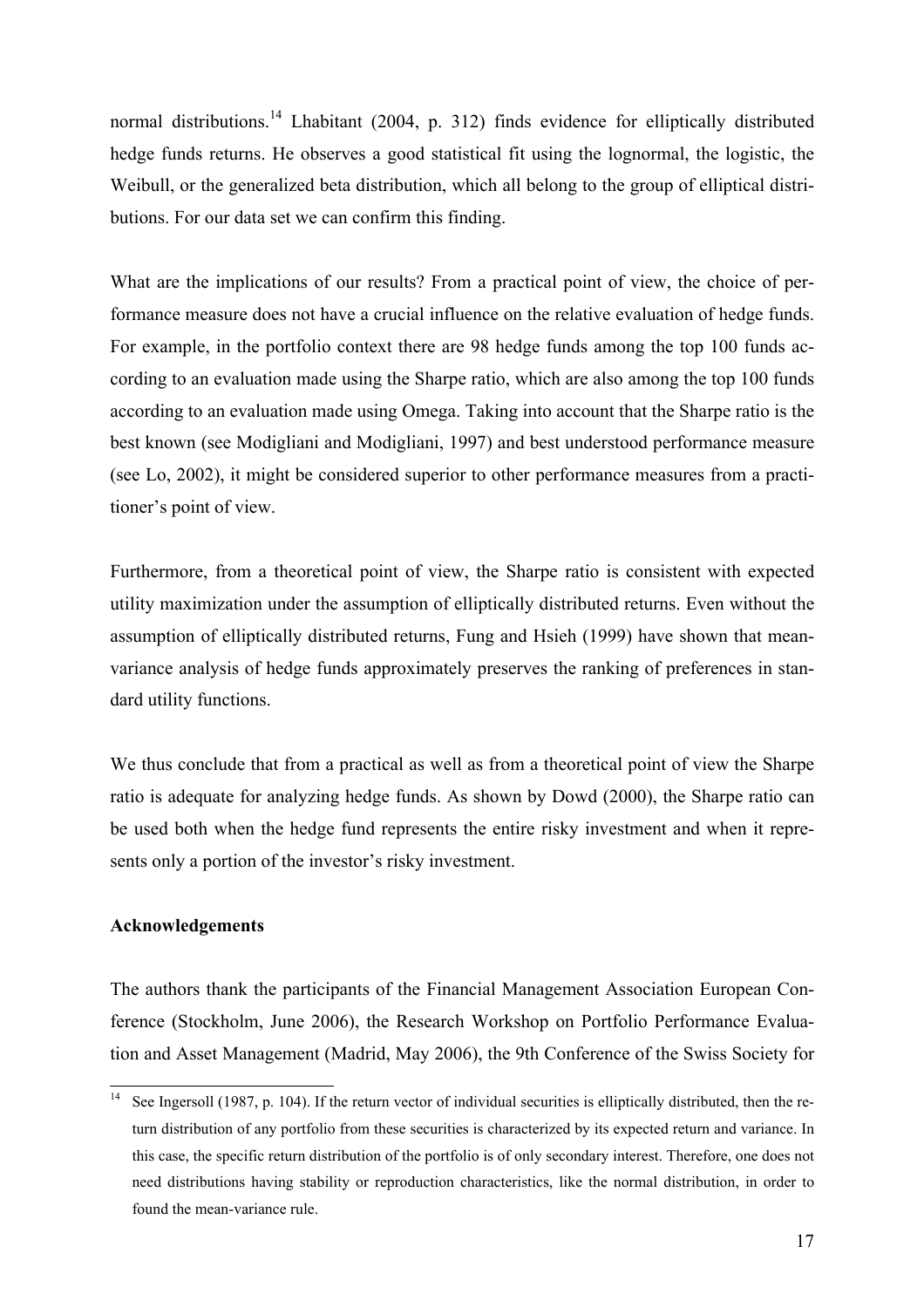Financial Market Research (Zürich, April 2006), the 10th Symposium on Finance, Banking, and Insurance (Karlsruhe, December 2005), and the German Operations Research Society Conference 2005 (Bremen, September 2005). We are grateful to two anonymous referees and to Giorgio P. Szegö, the editor of this journal. We also thank Florian Hach (ehedge) and Dee Weber (CISDM) for providing the data.

#### References

Ackermann, C., McEnally, R., Ravenscraft, D., 1999. The Performance of Hedge Funds: Risk, Return, and Incentives. Journal of Finance 54 (3), 833–874.

Agarwal, V., Naik, N. Y., 2004. Risk and Portfolio Decisions Involving Hedge Funds. Review of Financial Studies 17 (1), 63–98.

Amin, G. S., Kat, H. M., 2003. Hedge Fund Performance 1990–2000: Do the Money Machines Really Add Value? Journal of Financial and Quantitative Analysis 38 (2), 251–274.

Bodie, Z., Kane, A., Marcus, A. J., 2005. Investments, 6th ed. McGraw Hill, New York.

Breuer, W., Gürtler, M., Schuhmacher, F., 2004. Portfoliomanagement I—Theoretische Grundlagen und praktische Anwendungen. Gabler, Wiesbaden.

Brooks, C., Kat, H. M., 2002. The Statistical Properties of Hedge Fund Index Returns and Their Implications for Investors. Journal of Alternative Investments, 5 (Fall), 26–44.

Bundesanstalt für Finanzdienstleistungsaufsicht, 2004. Jahresbericht der Bundesanstalt für Finanzdienstleistungsaufsicht ´03. Teil B, Bonn/Frankfurt am Main.

Burke, G., 1994. A Sharper Sharpe Ratio. Futures 23 (3), 56.

Chamberlain, G., 1983. A Characterization of the Distributions that Imply Mean-Variance Utility Functions. Journal of Economic Theory 29 (1), 185–201.

Dowd, K., 2000. Adjusting for Risk: An Improved Sharpe Ratio. International Review of Economics and Finance 9 (3), 209–222.

Eling, M., Schuhmacher, F., 2006. Hat die Wahl des Performancemaßes einen Einfluss auf die Beurteilung von Hedgefonds-Indizes?, forthcoming in Kredit und Kapital 39 (3).

Favre, L., Galeano, J.-A., 2002. Mean-Modified Value-at-Risk Optimization with Hedge Funds. Journal of Alternative Investments 5 (Fall), 21–25.

Fung, W., Hsieh, D. A., 1999. Is Mean-Variance Analysis Applicable to Hedge Funds? Economic Letters 62 (1), 53–58.

Geman, H., Kharoubi, C., 2003. Hedge Funds Revisited: Distributional Characteristics, Dependence Structure and Diversification. Journal of Risk 5 (4), 55–73.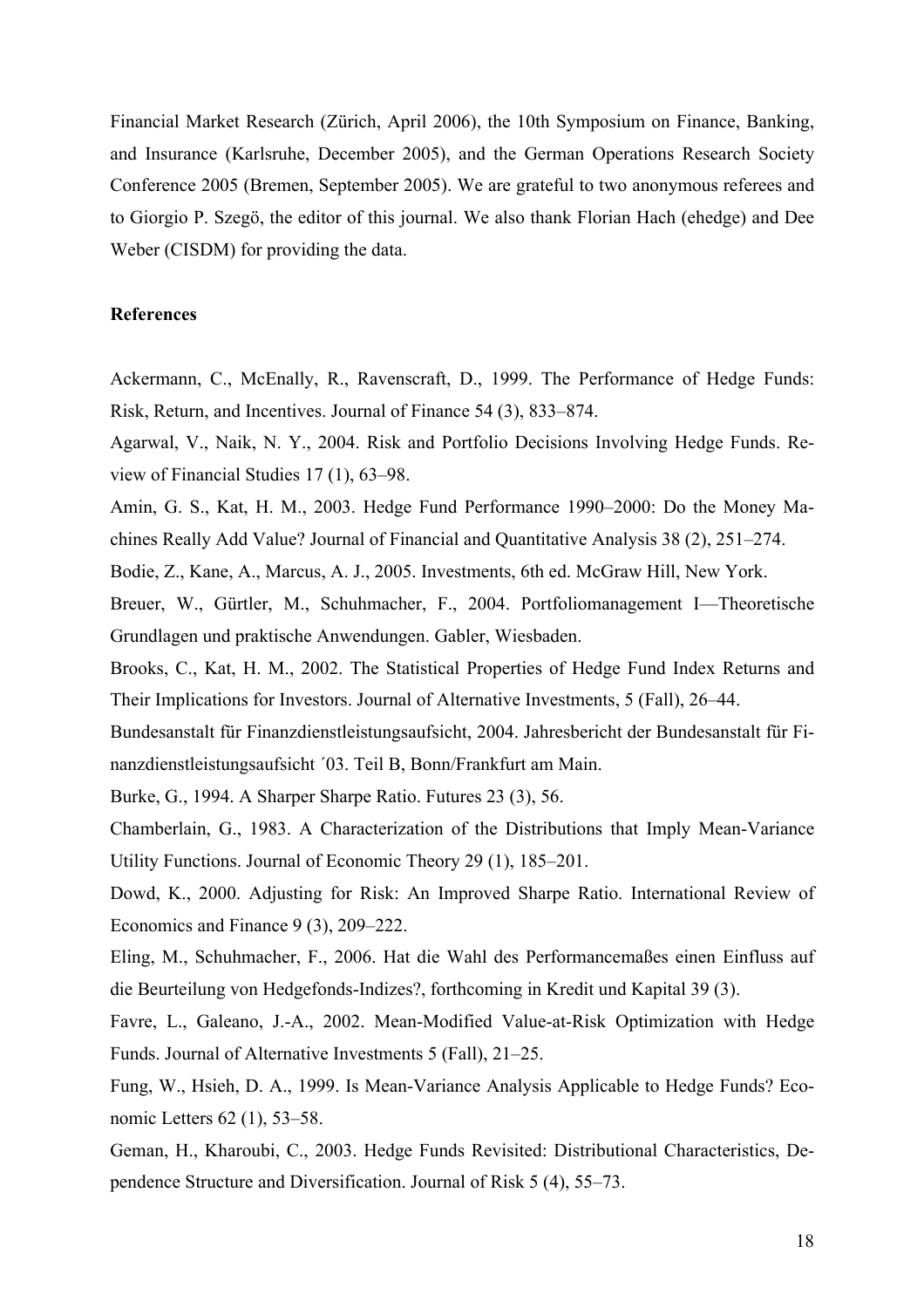Gregoriou, G. N., Gueyie, J.-P., 2003. Risk-Adjusted Performance of Funds of Hedge Funds Using a Modified Sharpe Ratio. Journal of Alternative Investments 6 (Winter), 77–83.

Ingersoll, J. E., 1987. Theory of Financial Decision Making. Rowman & Littlefield, Totowa, NJ.

Jensen, M., 1968. The Performance of Mutual Funds in the Period 1945–1968. Journal of Finance 23 (2), 389–416.

Kao, D.-L., 2002. Battle for Alphas: Hedge Funds Versus Long-Only Portfolios. Financial Analysts Journal 58 (March/April), 16–36.

Kaplan, P. D., Knowles, J. A., 2004. Kappa: A Generalized Downside Risk-Adjusted Performance Measure. Morningstar Associates and York Hedge Fund Strategies, January 2004.

Kat, H. M., 2003. 10 Things that Investors Should Know about Hedge Funds. Journal of Wealth Management 5 (Spring), 72–81.

Kestner, L. N., 1996. Getting a Handle on True Performance. Futures 25 (1), 44–46.

Lhabitant, F.-S., 2004. Hedge Funds: Quantitative Insights. Wiley, Chichester.

Liang, B., 1999. On the Performance of Hedge Funds. Financial Analysts Journal 55 (July/August), 72–85.

Liang, B., 2000. Hedge Funds: The Living and the Dead. Journal of Financial and Quantitative Analysis 35 (3), 309–326.

Lo, A. W., 2002. The Statistics of Sharpe Ratios. Financial Analysts Journal 58 (July/August), 36–52.

Mahdavi, M., 2004. Risk-Adjusted Return When Returns Are Not Normally Distributed: Adjusted Sharpe Ratio. Journal of Alternative Investments 6 (Spring), 47–57.

McFall Lamm, R., 2003. Asymmetric Returns and Optimal Hedge Fund Portfolios. Journal of Alternative Investments 6 (Fall), 9–21.

Modigliani, F., Modigliani, L. 1997. Risk-Adjusted Performance—How to Measure it and Why. Journal of Portfolio Management 23 (2), 45–54.

Pedersen, C. S., Rudholm-Alfvin, T., 2003. Selecting a Risk-Adjusted Shareholder Performance Measure. Journal of Asset Management 4 (3), 152–172.

Pfingsten, A., Wagner, P., Wolferink, C., 2004. An Empirical Investigation of the Rank Correlation Between Different Risk Measures. Journal of Risk 6 (4), 55–74.

Rees, D. G., 1987. Foundation of Statistics. Chapman&Hall, London.

Schneeweis, T., Kazemi, H., Martin, G., 2002. Understanding Hedge Fund Performance: Research Issues Revisited—Part I. Journal of Alternative Investments 5 (Winter), 6–22.